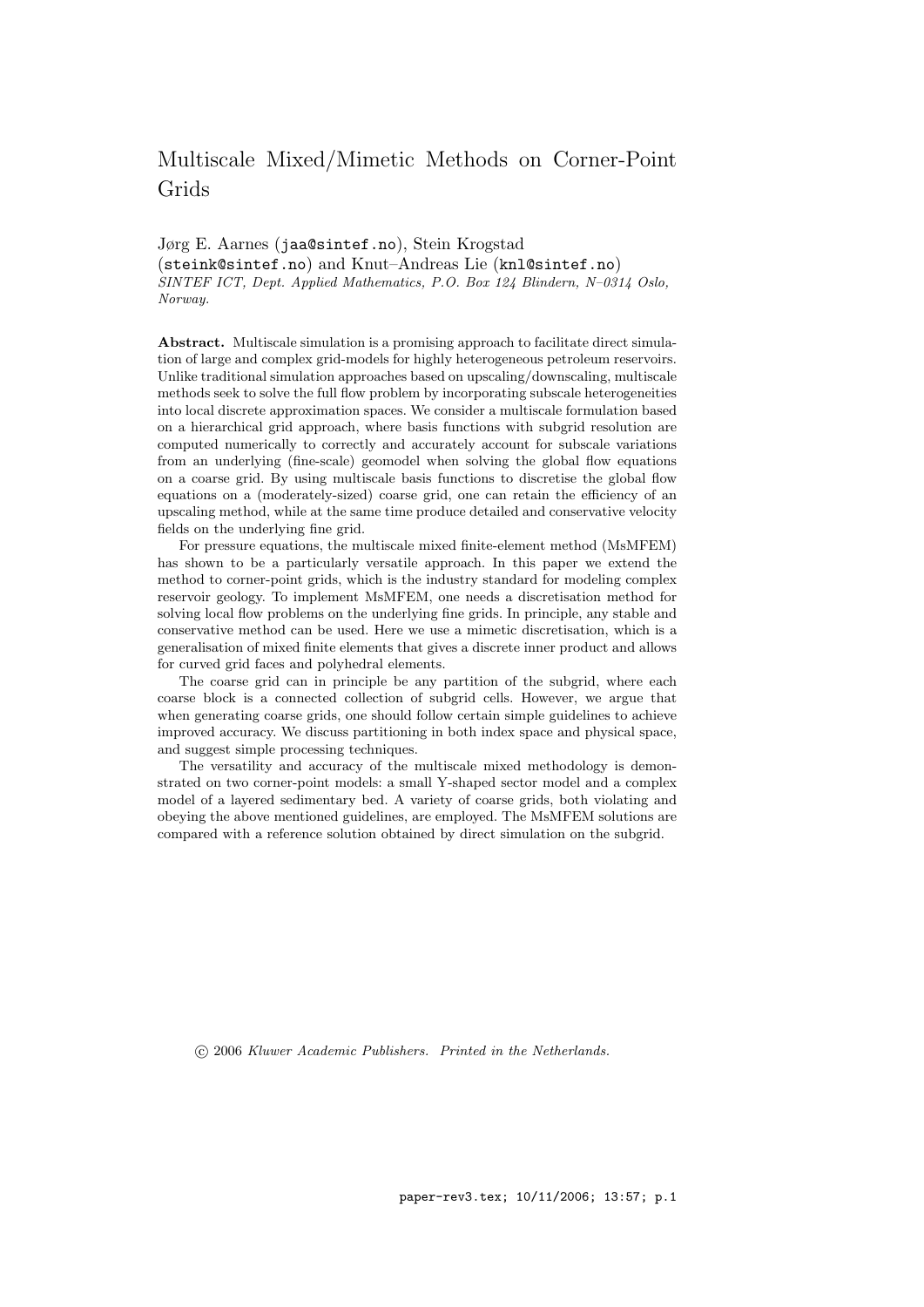# 1. Introduction

Modern methods for 3D geological modeling and reservoir characterisation is leading industry to routinely build very large and detailed reservoir models; grid models of the subsurface geology currently range in size from 10 to 100 million cells and are growing. Moreover, the industry is moving away from a single "best effort" modeling and towards computations of many plausible realisations to assess uncertainty in geomodels. Due to the highly heterogeneous nature of porous rock formations, geomodels tend to have strongly irregular geometries and very complex hydraulic connectivities. Unfortunately, reservoir simulation technology has not kept pace with the development within geological modeling, and there is a steadily increasing gap between the level of detail seen in industrial geomodels and the capabilities of current flow simulators. In part, industry-standard simulators are incapable of simulating models with multi-million cells, and, in part, the underlying discretisation methods were not designed to handle the challenges posed by current geomodels: high aspect ratios, anisotropic properties, curved faces, degenerate cells, non-conformal grids, etc.

The traditional approach to overcome the gap in resolution between geomodels and simulation models is to use upscaling/downscaling between a detailed geological model and a coarser simulation model. In this paper we will discuss an alternative approach based on a multiscale formulation for computing pressure and flow velocities, where the full flow problem is solved by incorporating subscale heterogeneities into local discrete approximation spaces. This means that the global flow is computed on a coarse grid and fine-scale heterogeneity is accounted for through a set of generalised, heterogeneous basis functions. The basis functions are computed numerically by solving local flow problems (as is done in many flow-based upscaling methods), and when included in the coarse-grid equations, the basis functions ensure that the global equations are consistent with the local properties of the underlying differential operators. By using the multiscale basis functions to discretise the flow equations on a (moderately-sized) coarse grid, one can retain the efficiency of an upscaling method and at the same time produce detailed and conservative velocity fields.

The multiscale mixed finite-element formulation [16, 1, 3] has previously proved to be a particularly versatile approach for flow simulation on Cartesian grids in the sense that it produces more accurate and robust results than what is obtained by traditional upscaling approaches; see [2]. Here we take the important step of extending the methodology to the more complex corner-point grid format used in the oil industry. In particular, we seek to demonstrate that by using a multiscale

c 2006 Kluwer Academic Publishers. Printed in the Netherlands.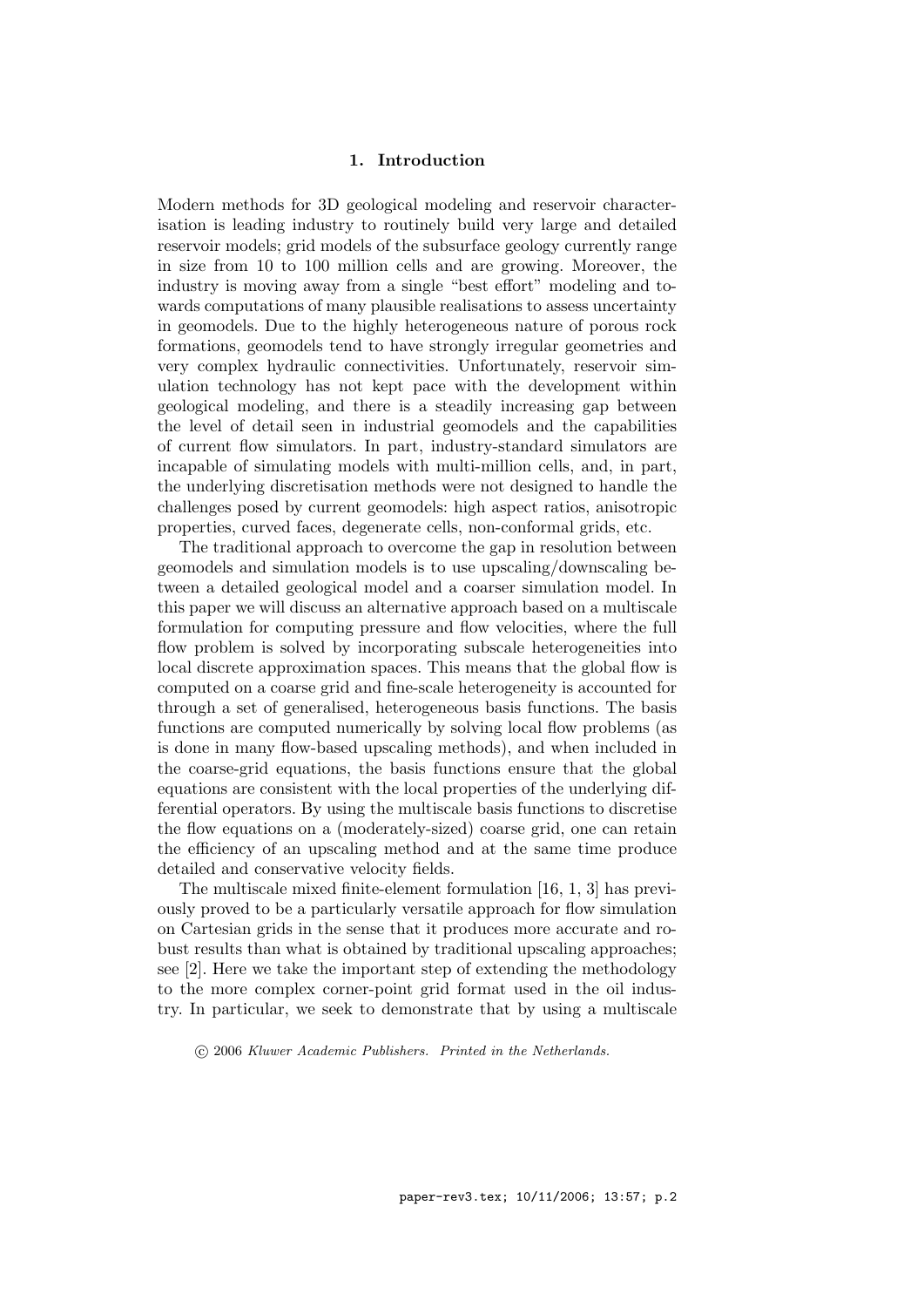

Figure 1. Side view in the  $xz$ -plane of corner-point grid with vertical pillars modeling a stack of sedimentary beds (each layer indicated by a different colour).

formulation one avoids the usual difficulties of resampling grid properties when moving from a fine to a coarse grid, and vice versa. In the multiscale formulation, the blocks in the coarse grid can, at least in principle, be chosen as an almost arbitrary connected collection of cells in the underlying fine grid. However, to obtain an accurate solution, the generation of coarse grid blocks should follow certain simple guidelines as discussed in [3] and in the following.

The flexibility with respect to grids is the major advantage of the multiscale mixed formulation over other multiscale and upscaling-downscaling methods. We refer the reader to [24] for a more thorough discussion of the advantages and disadvantages of the multiscale mixed method compared with other multiscale methods with respect to accuracy, robustness, efficiency, and ease of implementation.

The outline of the paper is as follows. We start by discussing the complexity of geological grid models and some of the challenges they pose for flow simulation in Section 2. In Section 3, we present our basic flow model and its mixed and mimetic formulation. We then introduce the multiscale method in Section 4 and discuss the generation of coarse grids and how the method can be viewed as an attractive alternative to traditional upscaling methods for complex grids. In Section 5, we present the mimetic subgrid discretisation technique that will be used to construct basis functions for the multiscale method. Finally, we present and discuss two numerical examples in Section 6 to highlight some of the properties of the multiscale method. In particular, we compare the multiscale velocity fields obtained on different coarse grids and solve a two-phase flow equation on the underlying fine grid to see how strongly discrepancies in the velocity fields impact flow characteristics.

# 2. Complexity of Reservoir Simulation Models

To model the geological structures of petroleum reservoirs, a standard approach is to introduce what is called a corner-point grid [26]. A corner-point grid consists of a set of hexahedral cells that are aligned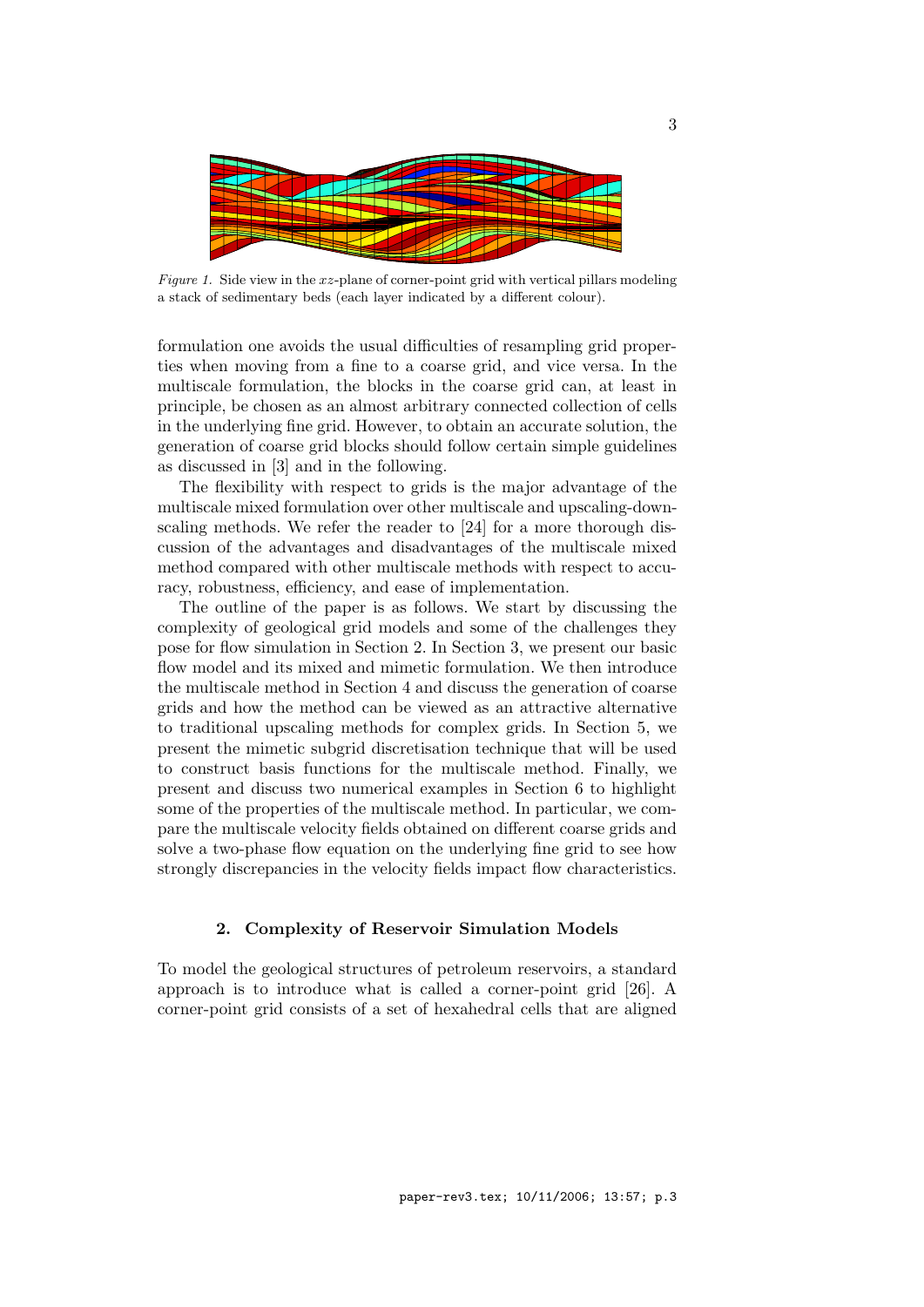in a logical Cartesian fashion. One horizontal layer in the grid is then assigned to each sedimentary bed to be modelled. In its simplest form, a corner-point grid is specified in terms of a set of vertical or inclined pillars defined over an areal Cartesian 2D mesh in the lateral direction. Each cell in the volumetric corner-point grid is restricted by four pillars and is defined by specifying the eight corner points of the cell, two on each pillar. Figure 1 shows a side-view of such a corner-point grid. Notice the occurrence of degenerate cells with less than eight nonidentical corners where the beds are partially eroded away. Some cells also disappear completely and hence introduce connections between cells that are not neighbours in the underlying logical Cartesian grid.

The corner-point format easily allows for degeneracies in the cells and discontinuities (fractures/faults) across faces. Hence, using the corner-point format it is possible to construct very complex geological models that match the geologist's perception of the underlying rock formations. Due to their many appealing features, corner-point grids are now an industry standard and the format is supported in most commercial software for reservoir modeling and simulation. The original corner-point format has been extended in several directions, for instance to allow intersection of two straight pillars in the shape of the letter Y. Similarly, the pillars may be piecewise polynomial curves, resulting in what is sometimes called S-faulted grids.

Using geological models as input to flow simulation introduces several numerical difficulties. First of all, typical reservoirs extend several hundred or thousand metres in the lateral direction, but the zones carrying hydrocarbon may be just a few tens of metres in the vertical direction and consist of several layers with different rock properties. Geological models therefore have grid-cells with very high aspect ratios and often the majority of the flow in and out of a cell occurs across the faces with the smallest area. Similarly, the possible presence of strong heterogeneities and anisotropies in the permeability fields typically introduces large condition numbers in the discretised flow equations. These difficulties are observed even for grid models consisting of regular hexahedral cells.

The flexible cell geometry of the corner-point format introduces additional difficulties. First of all, since each face of a grid cell is specified by four (arbitrary) points, the cell interfaces in the grid will generally be bilinear surfaces and possibly be strongly curved. Secondly, cornerpoint cells may have zero volume, which introduces coupling between non-neighbouring cells and gives rise to discretisation matrices with complex sparsity patterns. Finally, the presence of degenerate cells, in which the corner-points collapse in pairs, means that the cells will generally be polyhedral and possibly contain both triangular and bi-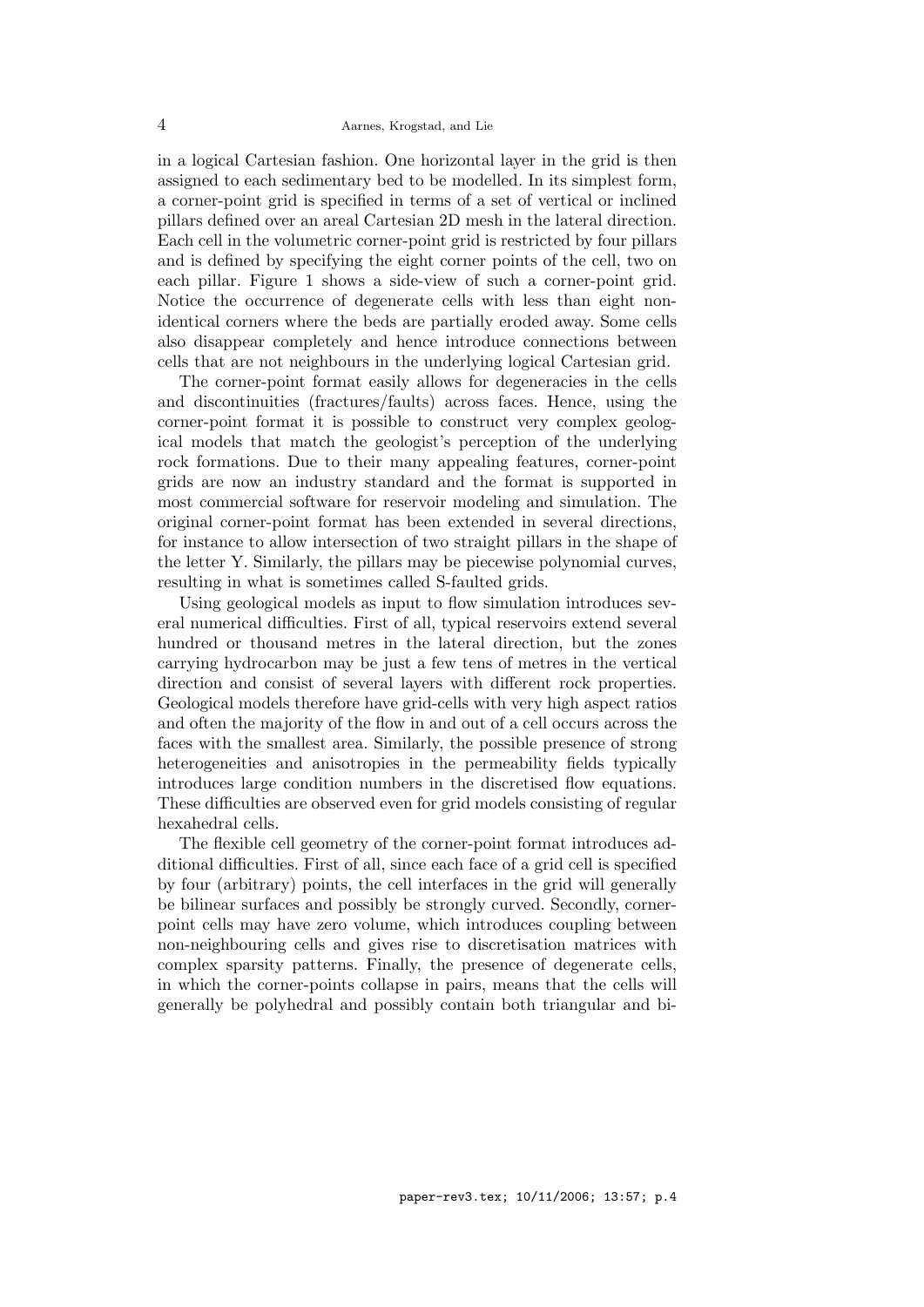

Figure 2. Examples of deformed and degenerate hexahedral cells arising in corner-point grid models.



Figure 3. Two examples of fault surface in a three-dimensional model with non-matching interfaces across the faults. (Left) Three-dimensional view. (Right) Two-dimensional view, where the shaded patch illustrates a "sub-interface" on the fault surface.

linear faces (see Figure 2). This calls for a very flexible discretisation that is not sensitive to the geometry of each cell or the number of faces and corner points. Moreover, the discretisation should be capable of handling non-conforming grids. Non-conforming grids arise, using the corner-point format, in fault zones where a displacement along a hyperplane has occurred, see Figure 3. Another consequence is that generation of coarse grids to be used e.g., in upscaling is generally difficult; see the discussion in Sections 4.1 and 4.2.

# 3. Mixed Formulation of Elliptic Model Problem

Let  $\Omega \subset \mathbb{R}^3$  be a polyhedral domain, and let n be the outward unit normal on  $\partial Ω$ . As a prototype flow problem, we consider the following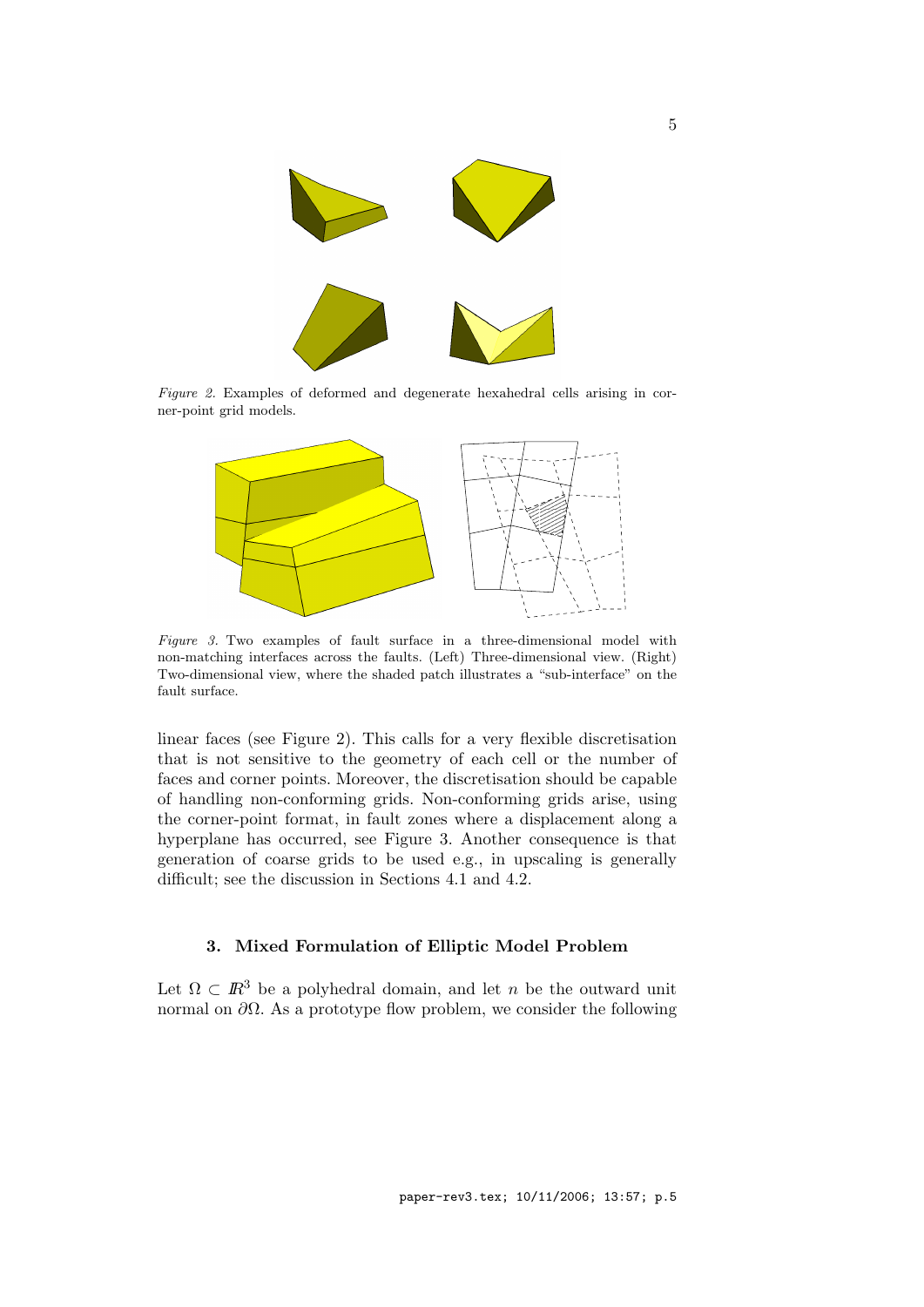second-order elliptic equation:

$$
v = -K\nabla p, \t x \in \Omega,\n\nabla \cdot v = f, \t x \in \Omega,\nv \cdot n = 0, \t x \in \partial\Omega,
$$
\n(1)

where we require, for compatibility, that  $\int_{\Omega} f dx = 0$ . Since this is a pure Neumann boundary-value problem,  $p$  is defined only up to an arbitrary constant. An extra constraint, such as  $\int_{\Omega} p \, dx = 0$ , must therefore be added to close the system. Henceforth we refer to  $p$  as the pressure and v as the velocity.

To discretise (1), we introduce an arbitrary partition of  $\Omega$  into polyhedral-like cells  $\mathcal{T} = \{T\}$ , and define the following function spaces:

$$
H^{\text{div}}(T) = \{ v \in L^2(T)^d : \nabla \cdot v \in L^2(T) \},
$$
  
\n
$$
H_0^{\text{div}}(T) = \{ v \in H^{\text{div}}(\cup_{T \in T} T) : v \cdot n = 0 \text{ on } \partial \Omega \},
$$
  
\n
$$
H_0^{\text{div}}(\Omega) = H_0^{\text{div}}(T) \cap H^{\text{div}}(\Omega).
$$

Furthermore, introduce the following bilinear forms:

$$
b(\cdot, \cdot) : H_0^{\text{div}}(\mathcal{T}) \times H_0^{\text{div}}(\mathcal{T}) \to \mathbb{R}, \quad b(u, v) = \sum_{T \in \mathcal{T}} \int_T u \cdot K^{-1} v \, dx \tag{2.1}
$$

$$
c(\cdot, \cdot): H_0^{\text{div}}(\mathcal{T}) \times L^2(\Omega) \to \mathbb{R}, \quad c(v, p) = \sum_{T \in \mathcal{T}} \int_{T} p \, \nabla \cdot v \, dx \qquad (2.2)
$$

$$
d(\cdot, \cdot) : H_0^{\text{div}}(\mathcal{T}) \times H^{\frac{1}{2}}(\partial \mathcal{T}) \to \mathbb{R}, \quad d(v, \pi) = \sum_{T \in \mathcal{T}} \int_{\partial T} \pi \, v \cdot n_T \, ds \quad (2.3)
$$

$$
(\cdot, \cdot) : L^2(\Omega) \times L^2(\Omega) \to \mathbb{R}, \quad (p, q) = \int_{\Omega} pq \, dx. \tag{2.4}
$$

Here  $n_T$  is the unit normal on  $\partial T$  pointing outward. We will now use these bilinear forms to develop a discretisation based on a mixed formulation. The mixed formulation will later be used for two purposes. Primarily, it will be used to formulate the multiscale mixed finiteelement method to be introduced in Section 4. Secondly, the mixed formulation will be used in Section 5 to develop the mimetic finitedifference discretisation scheme for the subgrid problems arising in the multiscale formulation.

#### 3.1. MIXED FORMULATION

In the general mixed formulation of  $(1)$ , one seeks a pair of functions  $(p, v) \in L^2(\Omega) \times H_0^{\text{div}}(\Omega)$  such that

$$
b(u, v) - c(u, p) = 0, \qquad \forall u \in H_0^{\text{div}}(\Omega),
$$
  
\n
$$
c(v, q) = (f, q), \quad \forall q \in L^2(\Omega).
$$
\n(3)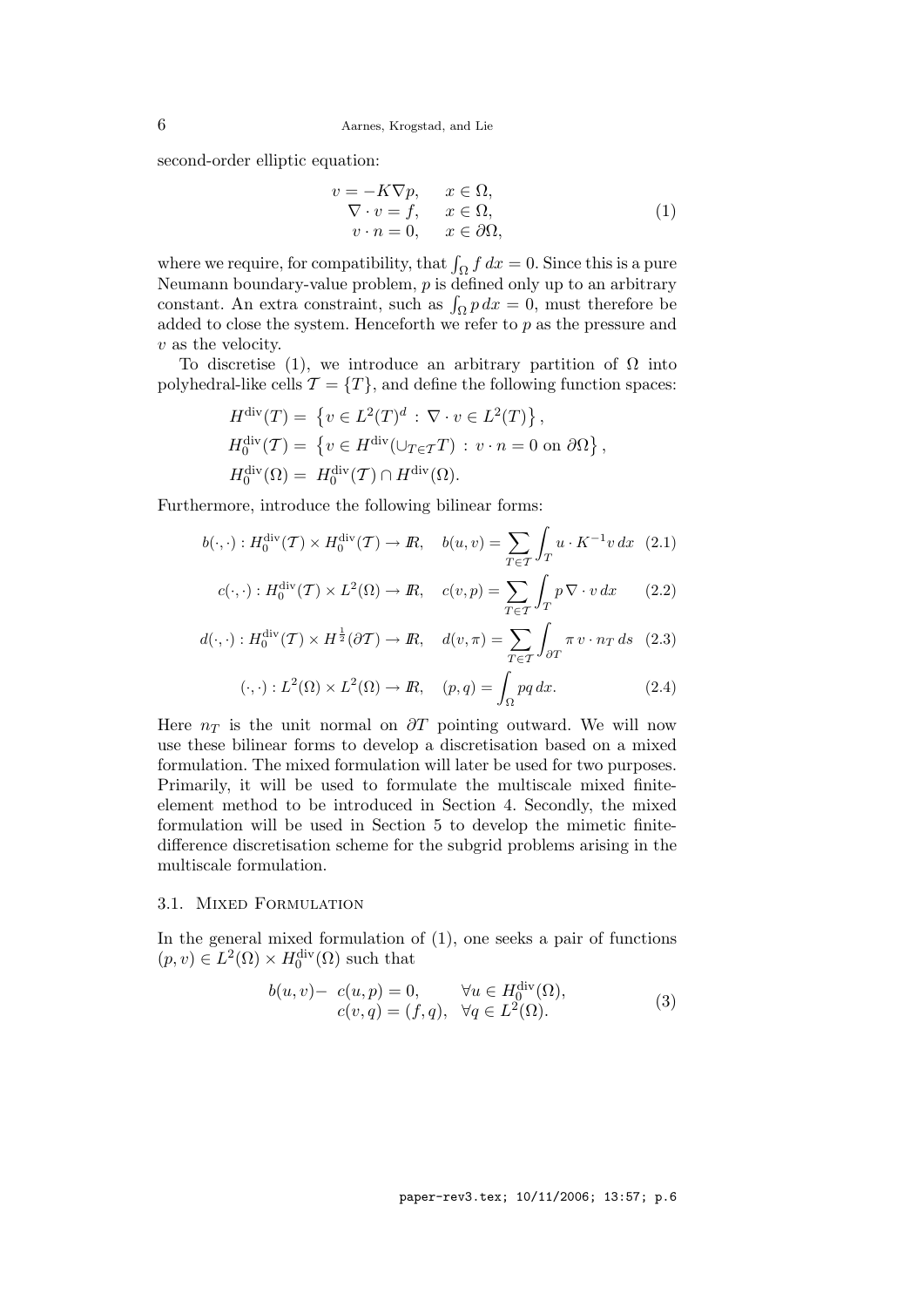In mixed FEMs, the system (3) is discretised by replacing  $L^2(\Omega)$  and  $H_0^{\text{div}}(\Omega)$  with finite-dimensional subspaces U and V. One then seeks approximations  $p \in U$  and  $v \in V$  that satisfy (3) for all test functions  $q \in U$  and  $u \in V$ . A typical example of subspaces is the lowest-order Raviart–Thomas functions [27], for which  $U$  is the space of piecewise constants and V has piecewise linear components.

A mixed FEM solution  $(p, v)$  of (3) in  $U \times V$  is a saddle-point of the following Lagrange functional:

$$
L(v, p) = \frac{1}{2}b(v, v) - c(v, p) + (p, f).
$$

This means that  $L(v,q) \leq L(v,p) \leq L(u,p)$  for all u and q. Consequently, mixed FEM discretisations lead to indefinite linear systems. Indefinite systems require special linear solvers and are often considered hard to solve. Next, we therefore introduce an alternative formulation of the mixed method that will give a positive definite discrete system and thereby simplify the computation of a discrete solution.

## 3.2. Hybrid Formulation

In a hybrid formulation [11], the need to solve a saddle-point problem is avoided by using Lagrange multipliers. The hybrid formulation is therefore sometimes called the Lagrange multiplier technique. For (1), the hybrid formulation is obtained by replacing the mixed formulation (3) with the following problem: find  $(v, p, \pi) \in H_0^{\text{div}}(\mathcal{T}) \times L^2(\Omega) \times$  $H^{\frac{1}{2}}(\partial \mathcal{T} \backslash \partial \Omega)$  such that

$$
b(u, v) - c(u, p) + d(u, \pi) = 0, \qquad \forall u \in H_0^{\text{div}}(\mathcal{T}),
$$
  
\n
$$
c(v, q) = (f, q), \qquad \forall q \in L^2(\Omega),
$$
  
\n
$$
d(v, \mu) = 0, \qquad \forall \mu \in H^{\frac{1}{2}}(\partial \mathcal{T} \setminus \partial \Omega).
$$
\n(4)

Here  $\partial \mathcal{T} = \bigcup_{T \in \mathcal{T}} \partial T$  and the new unknowns  $\pi$  correspond to pressures at element faces. To discretise (4), one selects finite-dimensional subspaces  $V \subset H_0^{\text{div}}(\mathcal{T}), U \subset L^2(\Omega)$ , and  $\Pi \subset H^{\frac{1}{2}}(\partial \mathcal{T} \backslash \partial \Omega)$ , and seeks  $(v, p, \pi) \in V \times U \times \Pi$  such that (4) holds for all  $(u, q, \mu) \in V \times U \times \Pi$ . Observe that in this approach one departs from the constraint  $V \subset$  $H^{\text{div}}(\Omega)$ . Instead flux continuity is enforced through the Lagrange multipliers. In other words, the idea is to first remove the constraint that the normal velocity must be continuous across element faces and integrate (1) to get a weak form containing jump terms at block boundaries. Continuity of the normal component is then reintroduced by adding an extra set of equations, where the pressure  $\pi$  at the interfaces plays the role of Lagrange multipliers. This procedure does not change  $v$ ,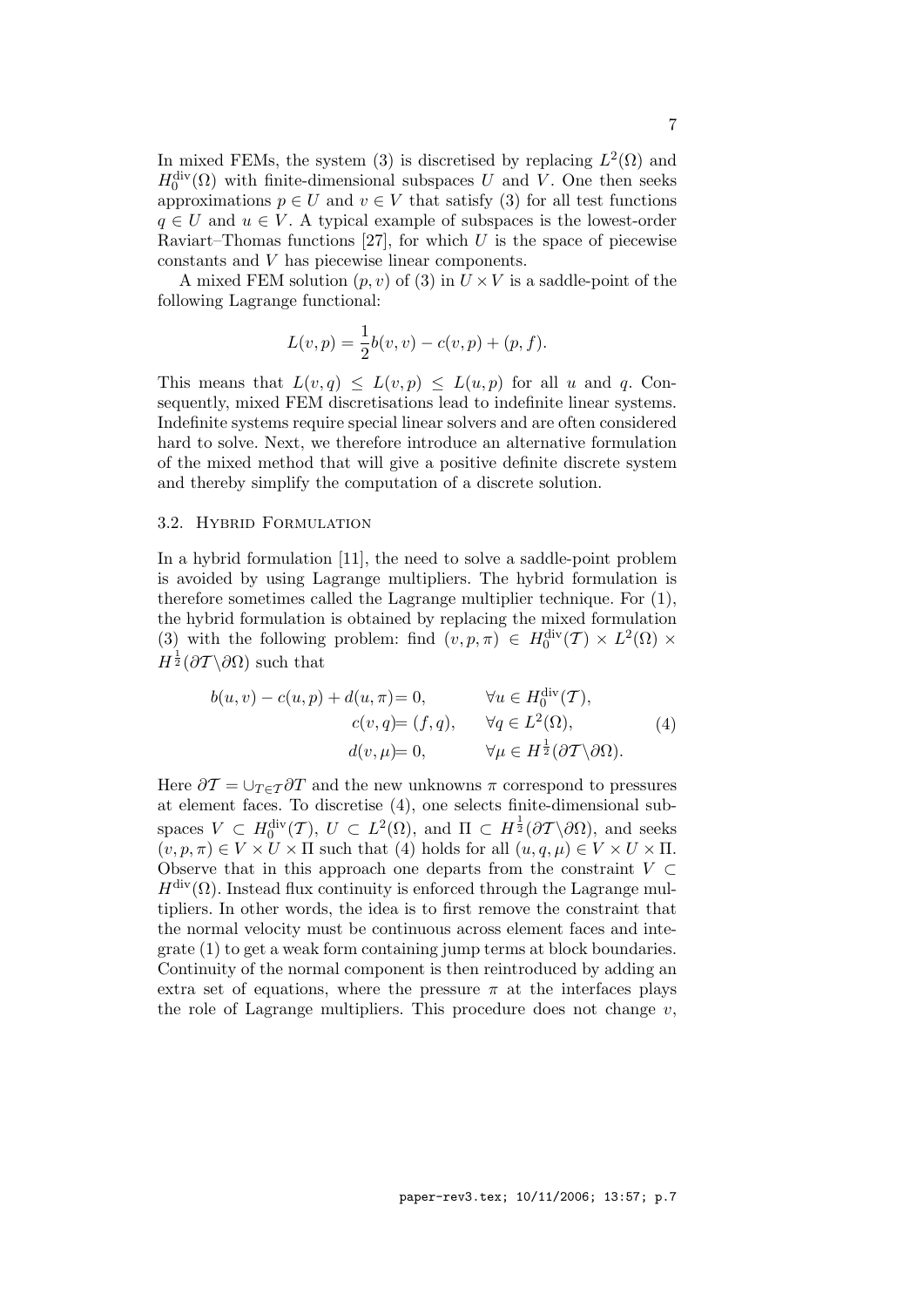nor  $p$ , but enables the recovery of pressure values at element faces, in addition to inducing the desired change in structure of the linear system resulting from the discretisation.

# 3.3. Mimetic Formulation

Recent mimetic finite-difference methods (FDMs) [15, 14] can be seen as finite-difference counterparts of mixed FEMs. The discretisation in a standard mixed method is introduced by picking discrete function spaces  $U$  and  $V$  and using numerical quadrature to evaluate the integrals over cell volumes and cell faces in the variational formulation (3). In a mixed method, the discretisation is introduced already in the variational formulation in the form of a discrete inner product. Mathematically, this means that the subspace V in  $H_0^{\text{div}}(\Omega)$  is replaced by a discrete subspace of  $L^2(\partial \mathcal{T})$ , and the associated bilinear form  $b(\cdot, \cdot)$ is replaced by a bilinear form that acts on  $L^2(\partial \mathcal{T}) \times L^2(\partial \mathcal{T})$ . Hence, instead of seeking an unknown velocity field v defined over each element T, one seeks a set of fluxes defined over the cell faces  $\partial T$ .

The most apparent advantage of mimetic FDMs relative to mixed FEMs, is the ability to handle complex polyhedral grids cells (with strongly curved faces [14]) in a straightforward manner. Stability and optimal convergence of mimetic FDMs were established by [12, 13] for very general grids. For flow in porous media, polyhedral cells arise frequently in geological models when conforming hexahedral cornerpoint grids are deformed to model geological phenomena like erosion and pinch-outs. Similarly, for corner-point grids containing faults and throws, one can subdivide grid faces and turn the non-conforming corner-point grids into conforming polyhedral grids. However, in the current paper we only consider conforming corner-point grids. We will return to the discrete formulation of mimetic FDM in Section 5.1 and introduce a particular variant [15] that closely resembles the lowestorder Raviart–Thomas MFEM for hexahedral cells.

In the hybrid formulation of a mimetic FDM, one only needs to replace V with a discrete subspace  $M \subset L^2(\partial \mathcal{T})$ , and  $b(\cdot, \cdot)$  with a bilinear form  $m(\cdot, \cdot)$  that acts on  $L^2(\partial \mathcal{T}) \times L^2(\partial \mathcal{T})$ .

# 3.4. DISCRETE FORMULATIONS

The algebraic systems that arise from a mixed finite-element or a mimetic finite-difference discretisation of (1) take the same general form, whether we employ a standard or a hybrid formulation. In this paper we employ a hybrid formulation only. The hybrid formulation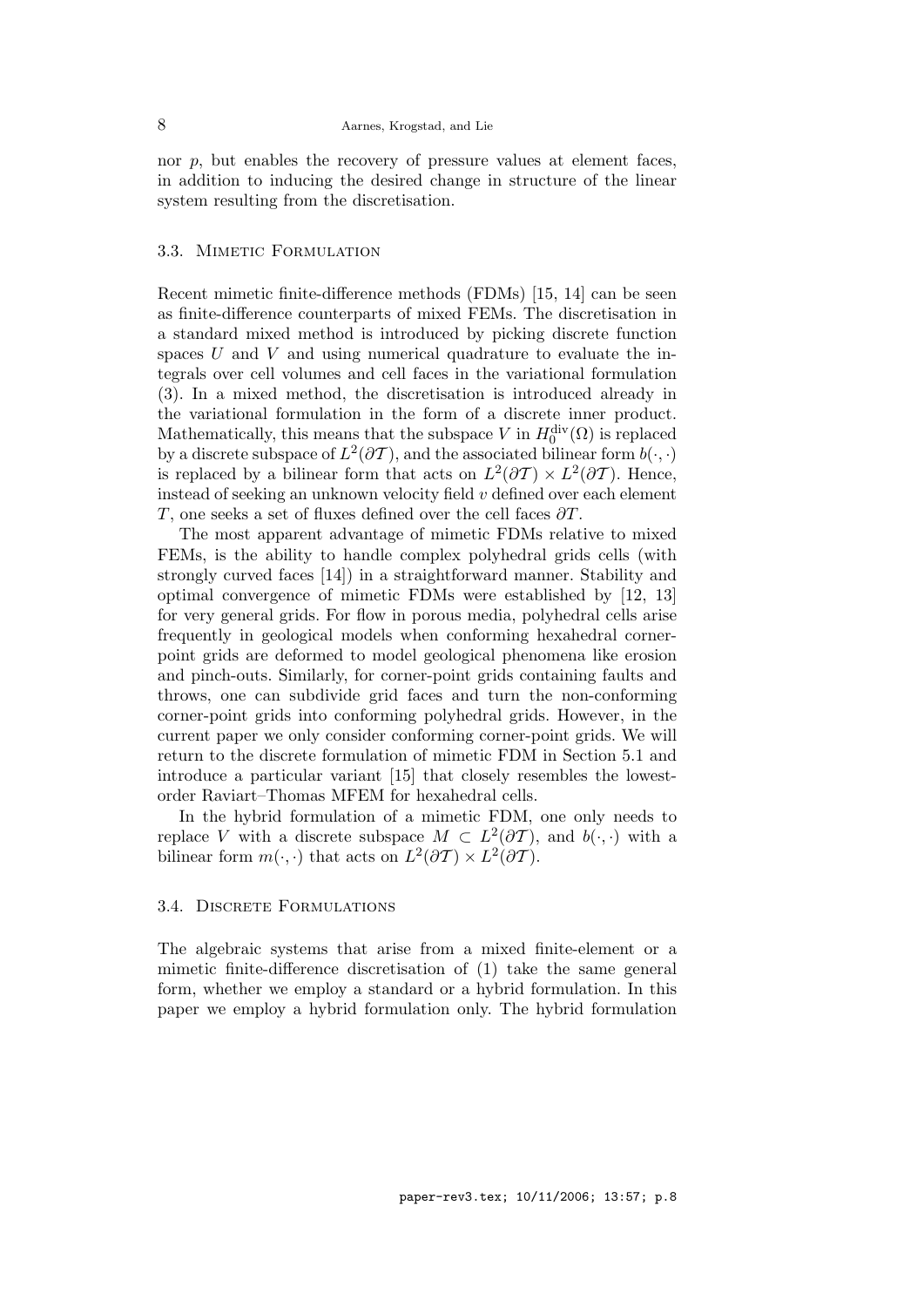(4) gives rise to linear systems of the following form:

$$
\begin{bmatrix}\n\mathbf{B} & -\mathbf{C}^T & \mathbf{\Pi}^T \\
\mathbf{C} & \mathbf{0} & \mathbf{0} \\
\mathbf{\Pi} & \mathbf{0} & \mathbf{0}\n\end{bmatrix}\n\begin{bmatrix}\n\mathbf{v} \\
\mathbf{p} \\
\pi\n\end{bmatrix} =\n\begin{bmatrix}\n\mathbf{0} \\
\mathbf{f} \\
\mathbf{0}\n\end{bmatrix}.
$$
\n(5)

In the multiscale mixed FEM and the mimetic FDM considered herein, the approximation space  $U$  consists of functions that are cellwise constant

$$
U = \text{span}\{\chi_m : T_m \in \mathcal{T}\}, \qquad \chi_m(x) = \begin{cases} 1, & \text{if } x \in T_m, \\ 0, & \text{otherwise.} \end{cases}
$$

Consequently, for  $v \in H_0^{\text{div}}(\mathcal{T})$  and  $p \in U$ , we have

$$
c(v, p) = \sum_{m} p_m \int_{T_m} \nabla \cdot v \, dx = \sum_{m} p_m \int_{\partial T_m} v \cdot n_T \, ds.
$$

This shows that  $c(v, p)$  can be evaluated without having an explicit representation of the velocity inside each cell, only values on the cell boundaries are needed. Clearly, this is the case also for  $d(v, \pi)$  for any  $\pi \in \Pi \subset H^{\frac{1}{2}}(\partial \mathcal{T})$ . We therefore assume that  $\Pi$  consists of functions that are constant on each grid face  $\gamma_j^i = \partial T_i \cap \partial T_j$ ; that is,

$$
\Pi = \text{span}\{\pi_j^i : |\gamma_j^i| > 0\}, \qquad \pi_j^i(x) = \begin{cases} 1, & \text{if } x \in \gamma_j^i, \\ 0, & \text{otherwise.} \end{cases}
$$

To derive a discrete formulation, it only remains to define an approximation space V for velocity in the multiscale mixed FEM, or alternatively a discrete approximation space  $M \subset L^2(\partial \mathcal{T})$  and a corresponding bilinear form  $m(\cdot, \cdot)$  to be used in the mimetic FDM. This will be done in the subsequent sections. For now, we only assume that a "velocity" basis function  $\psi_i^m$  is associated with each face  $\gamma_i^m$  of every grid cell  $T_m$ . Thus, whereas we have one Lagrange multiplier for each "interface", we have a velocity basis function for each face of every grid cell. Note that  $\psi_i^m$  lives in different spaces, depending on whether a mixed FEM or a mimetic FDM is used.

The matrices **C** and  $\Pi$  in (5) are now given by

$$
\mathbf{C} = [c(\psi_i^m, \chi_n)] \quad \text{and} \quad \mathbf{\Pi} = [d(\psi_k^m, \mu_j^i)],
$$

and the matrix B is given by

$$
\mathbf{B} = [b(\psi_i^m, \psi_j^n)], \quad \text{or} \quad \mathbf{B} = [m(\psi_i^m, \psi_j^n)]
$$

for the mixed FEM and the mimetic FDM, respectively.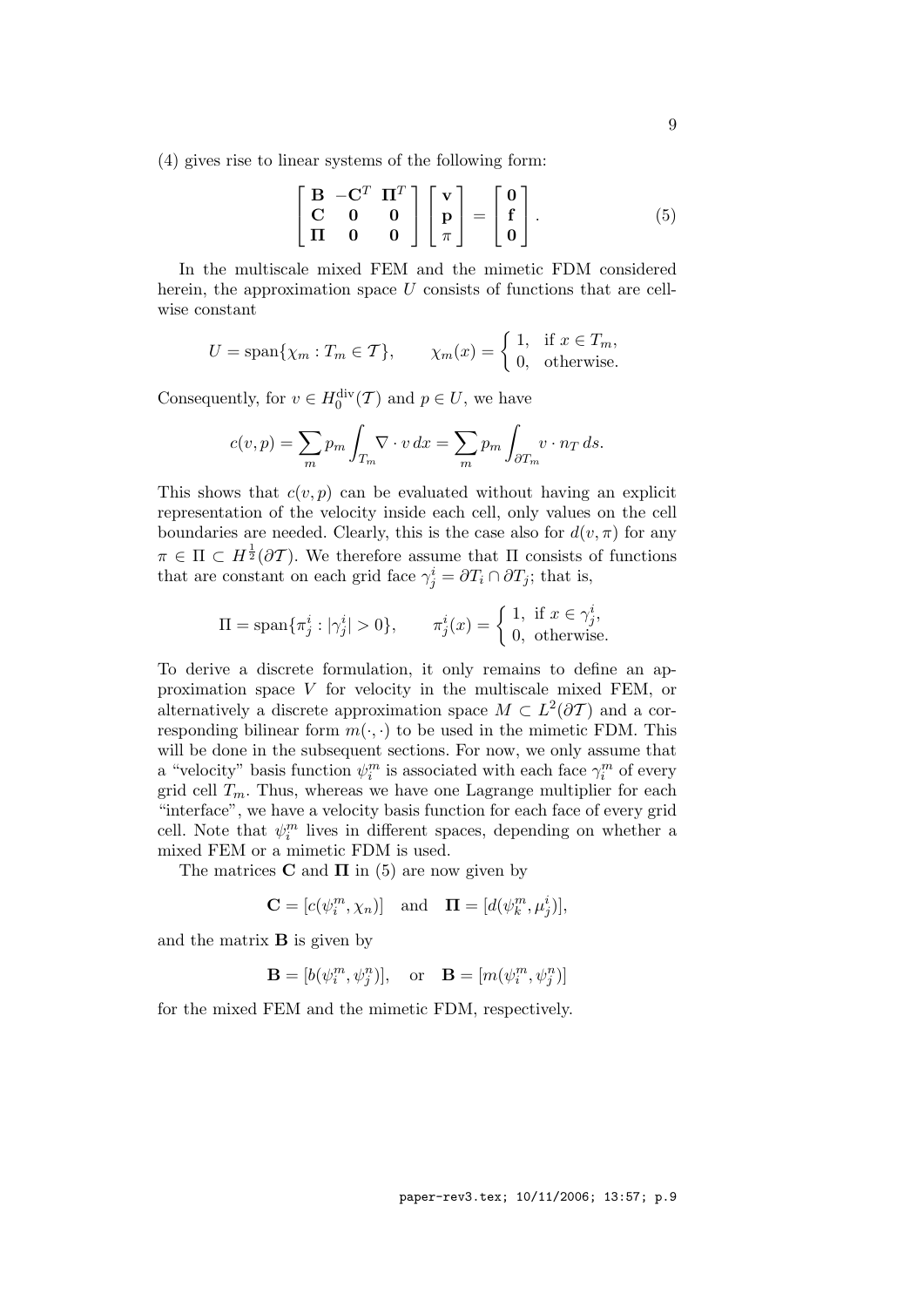#### 10 Aarnes, Krogstad, and Lie

The hybrid system (5) is indefinite, but  $b(\psi_i^m, \psi_j^n)$  and  $m(\psi_i^m, \psi_j^n)$ are nonzero only if  $n = m$ . Hence, by numbering the basis functions  $\psi^m_i$  on a cell-by-cell basis, the matrix  ${\bf B}$  becomes block diagonal, and a Schur-complement reduction with respect to B can be performed to obtain the following positive-definite system for **p** and  $\pi$ :

$$
\begin{bmatrix} \mathbf{D} & -\mathbf{F}^T \\ \mathbf{F} & -\mathbf{\Pi}\mathbf{B}^{-1}\mathbf{\Pi}^T \end{bmatrix} \begin{bmatrix} \mathbf{p} \\ \pi \end{bmatrix} = \begin{bmatrix} \mathbf{f} \\ \mathbf{0} \end{bmatrix},
$$
 (6)

where  $\mathbf{D} = \mathbf{C} \mathbf{B}^{-1} \mathbf{C}^T$  and  $\mathbf{F} = \mathbf{\Pi} \mathbf{B}^{-1} \mathbf{C}^T$ .

Next, we use the fact that  $c(\psi_i^m, \chi_n) = 0$  for  $n \neq m$  to deduce that D is a diagonal matrix. A Schur-complement reduction with respect to D can therefore be performed to yield the following positive-definite system for  $\pi$  alone:

$$
\mathbf{S}\pi = \mathbf{F}\mathbf{D}^{-1}\mathbf{f}, \quad \text{where} \quad \mathbf{S} = \mathbf{\Pi}\mathbf{B}^{-1}\mathbf{\Pi}^T - \mathbf{F}\mathbf{D}^{-1}\mathbf{F}^T. \tag{7}
$$

Once  $\pi$  is computed, one can easily compute **p** and **v** by solving a diagonal and a block-diagonal system, respectively.

# 4. A Multiscale Mixed Finite-Element Method

Elliptic (or parabolic) equations used to model pressure and velocity in porous media flow applications have velocity solutions that often exhibit a multiscale structure. To solve such equations, Hou and Wu [19] introduced the idea of using a finite-element formulation with special finite-element basis functions that are constructed to be adaptive to local properties of the differential operator. Their method was called the multiscale finite-element method (MsFEM) and was able to generate solutions that reflect important subscale characteristics of the coefficients in the elliptic equation. However, MsFEM did not produce (locally) mass-conservative solutions. By introducing a mixed formulation, Chen and Hou [19] obtained a method that gave mass-conservative velocity fields on the coarse discretisation grid and also on the underlying subgrid in coarse blocks not containing sources. This method will herein be referred to as the multiscale mixed FEM (MsMFEM). In this paper we will use a variant of MsMFEM developed by Aarnes and coworkers [1, 2, 3] that provides a mass-conservative velocity field on the entire underlying subgrid. We note that MsMFEM is related to subgrid upscaling introduced by Arbogast [10, 7, 8]. The connection between these two approaches has been addressed in [9]. Other numerical subgrid methods (based on the variational multiscale method [20]) include [23, 25]. Distinctly different, but related approaches include the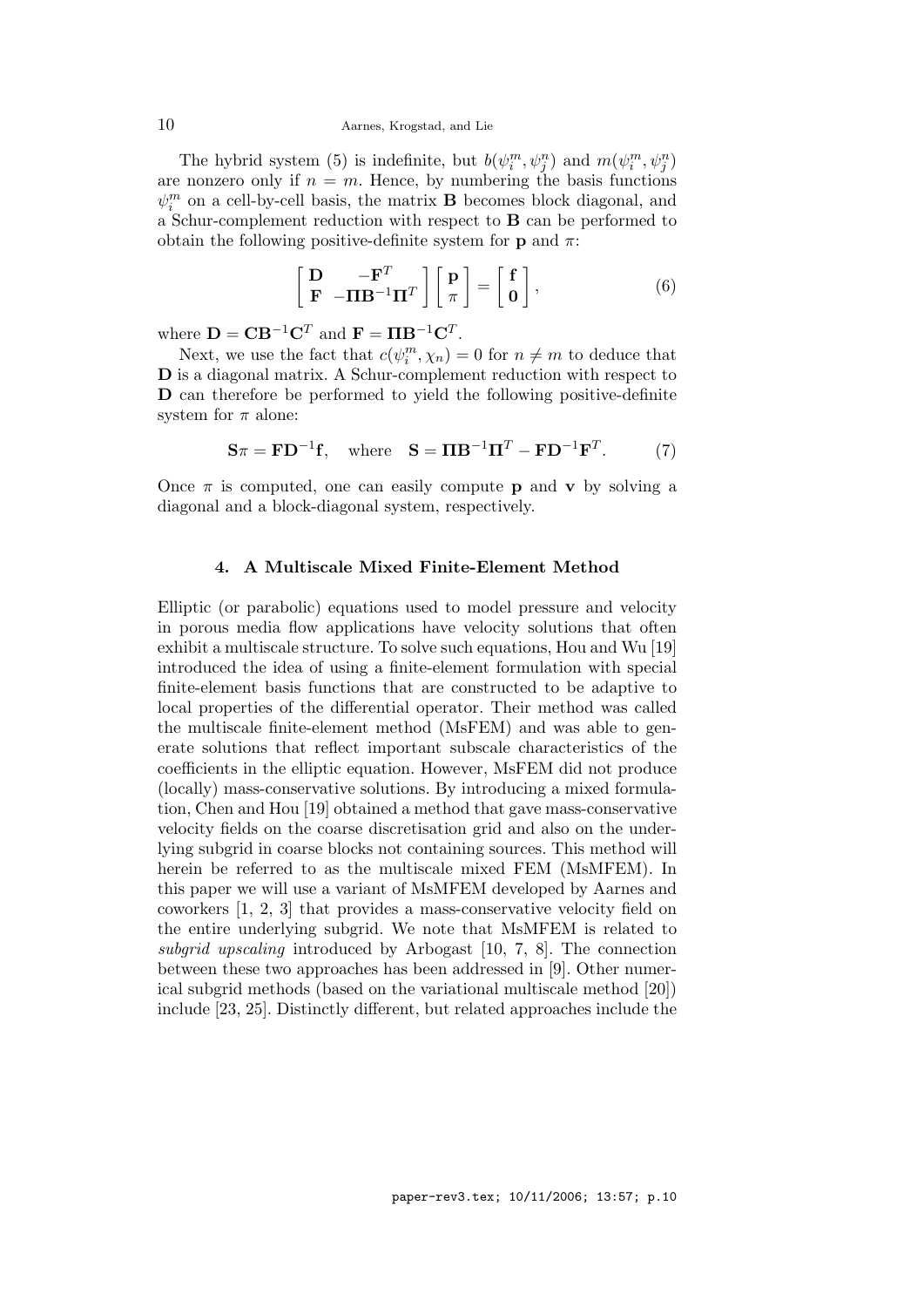multiscale finite-volume method by Jenny, Lee and Tchelepi [21, 22], and the nested-gridding method by Gautier, Blunt and Christie [18].

To formulate MsMFEM, let  $\mathcal{B} = \{B\}$  be a grid where each grid block  $B$  is a connected union of grid cells in an underlying subgrid  $T$ . The grid  $\beta$  will be referred to as the *coarse grid*, and the subgrid  $\mathcal T$  will be referred to as the fine grid. Moreover, to clearly distinguish between cells in the coarse grid and cells in the fine grid, we will henceforth use block to denote a cell in the coarse grid.

For each interface  $\Gamma_{ij} = \partial B_i \cap \partial B_j$  in the coarse grid, we assign a corresponding basis function  $\Psi_{ij}$  designed to embody the local impact of subgrid variations in the permeability  $K$ . This basis function is related to an unknown function  $\Phi_{ij}$  through the gradient relation  $\Psi_{ij} = -K\nabla \Phi_{ij}$ . The function  $\Phi_{ij}$  is supported in  $\Omega_{ij} = B_i \cup \Gamma_{ij} \cup B_j$ and is obtained by solving (numerically) a local elliptic problem

$$
\Psi_{ij} \cdot n_{ij} = 0 \text{ on } \partial \Omega_{ij}, \qquad \nabla \cdot \Psi_{ij} = \begin{cases} f_i(x), & \text{for } x \in B_i, \\ -f_j(x), & \text{for } x \in B_j. \end{cases} \tag{8}
$$

Here  $n_{ij}$  is the outward-pointing unit normal to  $\Omega_{ij}$ , and the source terms  $f_i$  and  $f_j$  are given by

$$
f_i(x) = \frac{w_i(x)}{\int_{B_i} w_i(x) dx}, \qquad w_i = \begin{cases} f, & \text{if } \int_{B_i} f \, dx \neq 0, \\ \text{trace}(K), & \text{otherwise.} \end{cases} \tag{9}
$$

The source terms  $\{f_i\}$  are defined as in (9) for the following reasons:

- 1. With this definition, the basis function  $\Psi_{ij}$  forces unit flux across  $\Gamma_{ij}$ ; that is,  $\int_{\Gamma_{ij}} \psi_{ij} \cdot n \, ds = 1$ , where n is the unit normal of  $\Gamma_{ij}$ pointing into  $B_i$ . This implies that the velocity solution  $\{v_{ij}\}$  gives the fluxes across the respective coarse-grid interfaces.
- 2. If a conservative method is used to compute basis functions, the velocity  $v = \sum v_{ij} \psi_{ij}$  conserves mass on the subgrid T.
- 3. Choosing special source terms in blocks containing nonzero source terms allows the method to model radial flow on the subgrid scale around point or line sources, such as wells in oil-reservoirs.
- 4. By letting  $f_i$  scale according to the trace of  $K$ , as in (9), one can to some extent avoid unnaturally high velocities across flow barriers, see [3].

For regular hexahedral blocks, homogeneous permeability, and no source terms, the multiscale basis functions simplify to the first-order Raviart– Thomas (RT0) basis functions. In addition to capturing the influence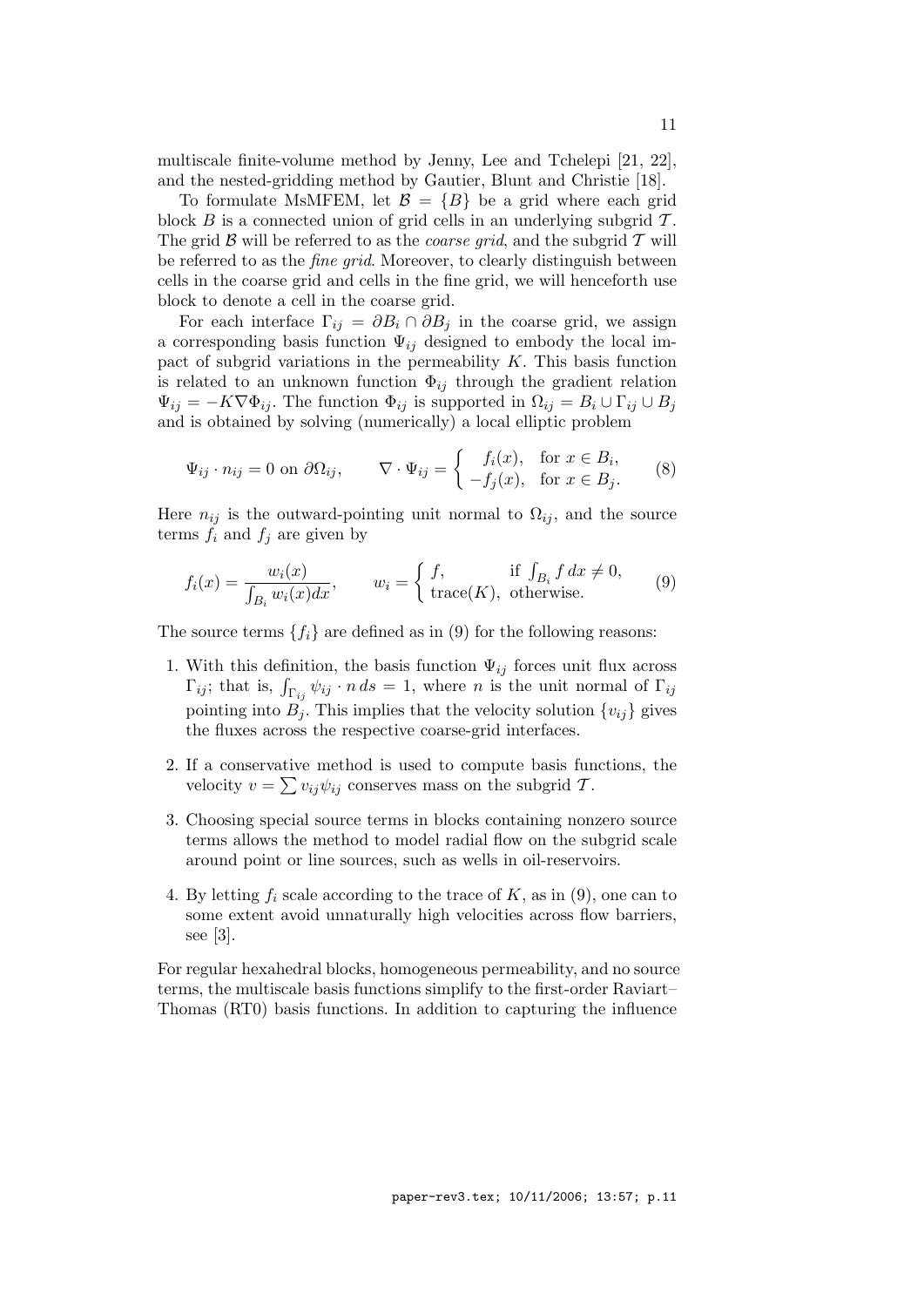of subgrid heterogeneity, the multiscale basis functions provide a generalisation of the RT0 basis functions to general polyhedral elements.

The main computational effort when solving (1) using MsMFEM is spent on constructing the basis functions  $\{\Psi_{ij}\}\$ . The work associated with this task alone is proportional to the amount of work spent on solving the full problem on the fine grid using the best linear solvers available, like state-of-the-art algebraic multigrid methods. This illustrates that MsMFEM does not necessarily reduce the computational cost considerably compared to a fine-grid solver for a single pressure solve. However, MsMFEM offers significant computational savings for multiphase flow problems. Indeed, for two-phase flow simulations, where the pressure equation needs to be solved repeatedly, it has been demonstrated that the basis functions need to be computed only once, or updated infrequently [1, 22, 24]. This means that the main computational task is related to solving the global coarse-grid system, which is significantly less expensive than solving the full finegrid system. It should also be noted each basis function  $\psi_{ij}$  can be computed independently, which means that the computation of basis functions is a so-called embarrassingly parallel task. Significant speedup of MsMFEM should therefore be expected for parallel implementations.

## 4.1. GENERATION OF COARSE GRIDS

The above formulation of basis functions is very flexible with respect to the geometry and topology of both the coarse grid and the underlying fine grid. This is a major advantage of the multiscale mixed formulation. A bit simplified, the grid flexibility can be stated as follows: given an appropriate solver for the local flow problems on a particular type of fine grids, the multiscale method can be formulated and basis functions can be computed on any coarse grid where each grid block consists of an arbitrary collection of connected fine-grid cells.

To illustrate, consider a small model where  $\Omega$  is defined as the union of the three blocks depicted in Figure 4. Although these blocks are stacked on top of each other, each pair of blocks has a common interface. Thus, in the multiscale formulation we construct three basis functions for this set of blocks, one for each pair depicted in Figure 4.

In principle, any conservative numerical method may be used to construct the basis functions. However, one must also be able to evaluate the  $b(\cdot, \cdot)$  inner product between two basis functions (see (2.1)). Hence, if the numerical method used to compute the basis function only provides fluxes over cell faces (i.e., is based on a finite-volume or finite-difference method), one must have means to interpolate velocities internal to the cells. Alternatively, one can use an approximate inner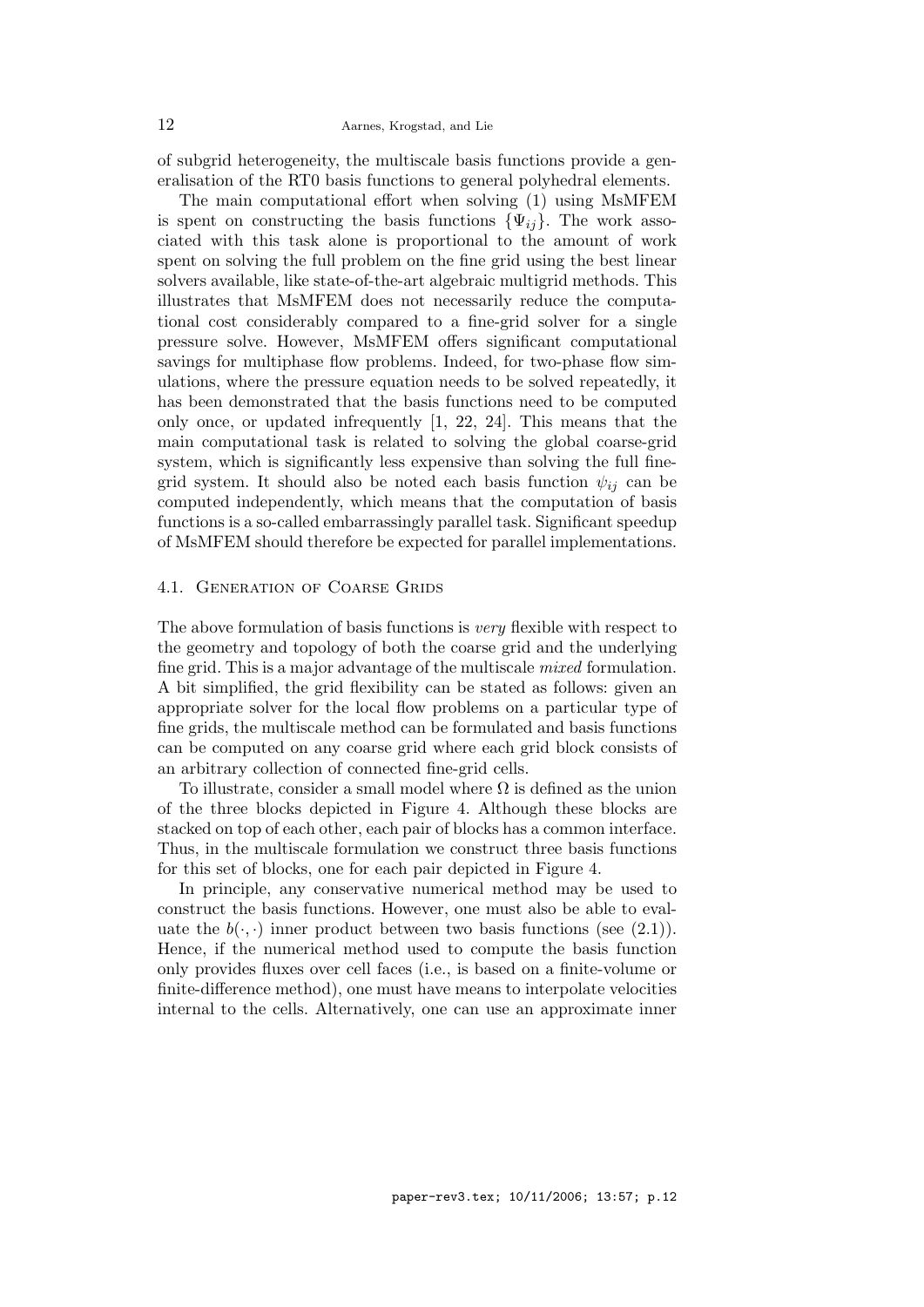

Figure 4. A three-block domain and the corresponding subdomains constituting the support of the resulting MsMFEM basis functions.

product like the one used in the mimetic formulation discussed in Section 3.3, for which  $b(\cdot, \cdot)$  is approximated with an inner product that only involves interface fluxes.

A mass-conservative subscale solver guarantees that the coarse-scale and fine-scale velocities will be conservative. In fact, the fine-scale fluxes can be used to define conservative fluxes on any grid with blocks consisting of simply-connected unions of cells from the fine grid. This means that the grid used by an accompanying transport solver does not have to coincide with the coarse grid in the multiscale method or with the underlying fine grid. The multiscale method can therefore easily be combined with, e.g., transport solvers using adaptive mesh refinement.

Extensive tests, some of which are reported in Section 6, show that the accuracy of MsMFEM is generally not very sensitive to the shape of the blocks. In fact, accurate results are obtained for grids containing blocks with rather 'exotic' shapes, see e.g., Figure 8 and [3]. This means that the process of generating a coarse simulation grid from a complex geomodel can be greatly simplified, especially when the fine grid is fully unstructured or has geometrical complications due to faults, throws, and eroded cells. However, MsMFEM does have some limitiations, as identified in [3]. Here it was observed that barriers (low-permeable obstacles) may cause inaccurate results unless the coarse grid adapts to the barrier structures. In addition it was demonstrated that MsMFEM in its present form has limited ability to model bidirectional flow across coarse-grid interfaces; fine-grid fluxes at coarse-grid interfaces in the reconstructed flow field will usually go in the same direction.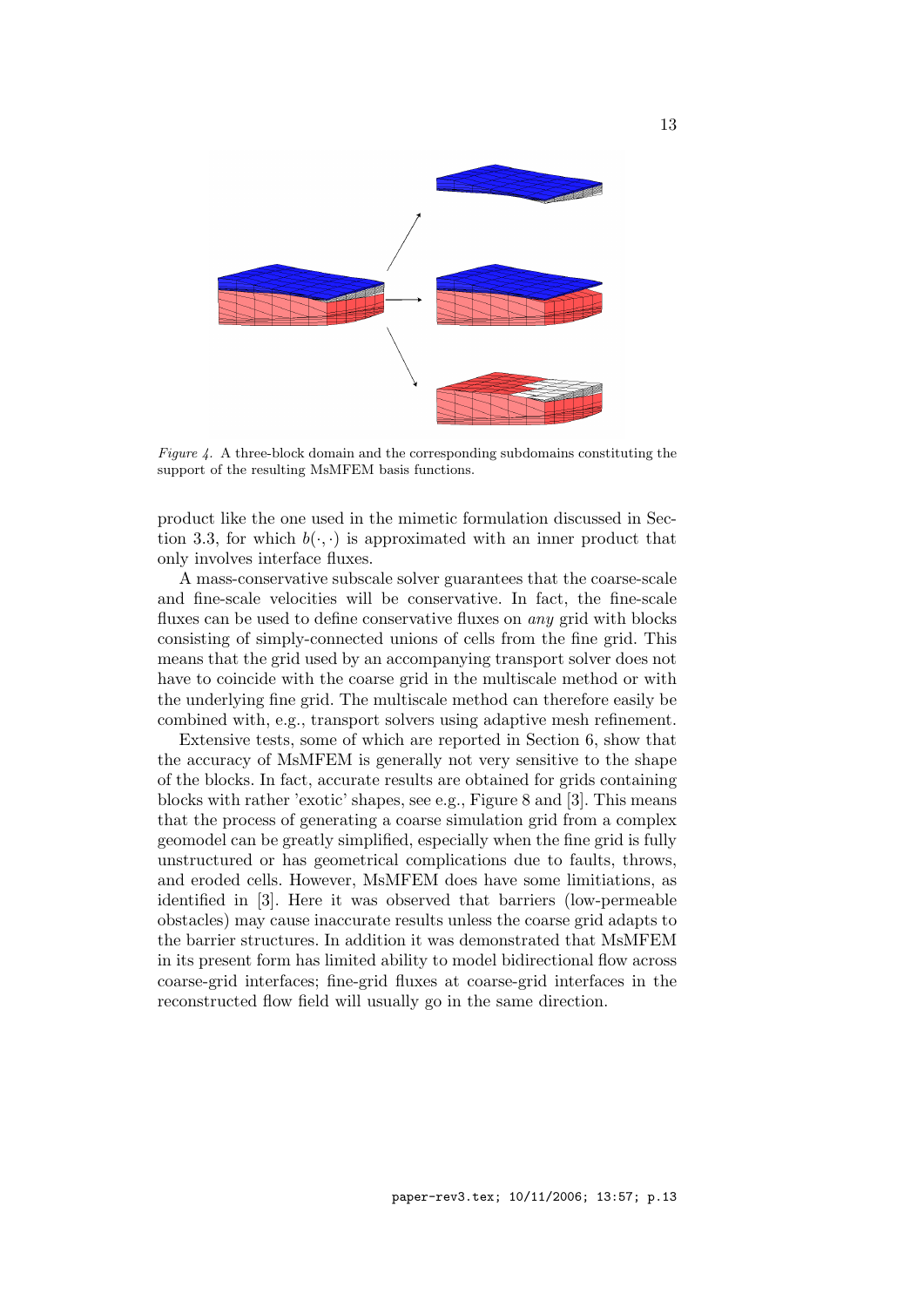

Figure 5. Illustration of some of the guidelines for choosing a good coarse grid. In the left plot, all blocks except for Block 1 violate at least one of the guidelines each. In the right plot, the blocks have been improved at the expense of more couplings in the coarse-grid system.

As a remedy for the limitations identified in [3], it is possible to exploit global information (e.g., from an initial fine-scale pressure solve) when constructing the basis functions [1]. However, with the present definition of the basis functions, our experience indicates that accurate results are obtained if the coarse grid obeys certain guidelines; see the left plot in Figure 5 for illustrations:

- 1. The coarse grid should preferably minimize the occurence of bidirectional flow across coarse-grid interfaces. Examples of grid structures that increase the likelihood for bidirectional flow are:
	- − Coarse-grid faces with (highly) irregular shapes, like the 'sawtooth' faces between Blocks 6 and 7 and Blocks 3 and 8.
	- Blocks that do not contain source terms and have only one neighbour, like Block 2. (A simple remedy for this is to split the interface into at least two sub-faces, and define a basis function for each sub-face.)
	- − Blocks having interfaces only along and not transverse to the major flow directions, like Block 5. (To represent flow in a certain direction, there must be at least one non-tangential face that defines a basis function in the given flow direction.)
- 2. Blocks and faces in the coarse grid should follow geological layers whenever possible. This is not fulfilled for Blocks 3 and 8.
- 3. Blocks in the coarse-grid should adapt to flow obstacles (shale barriers, etc.) whenever possible; see [3].

In addition, to enhance the efficiency of the method, one should try to keep the number of connections between coarse-grid blocks as low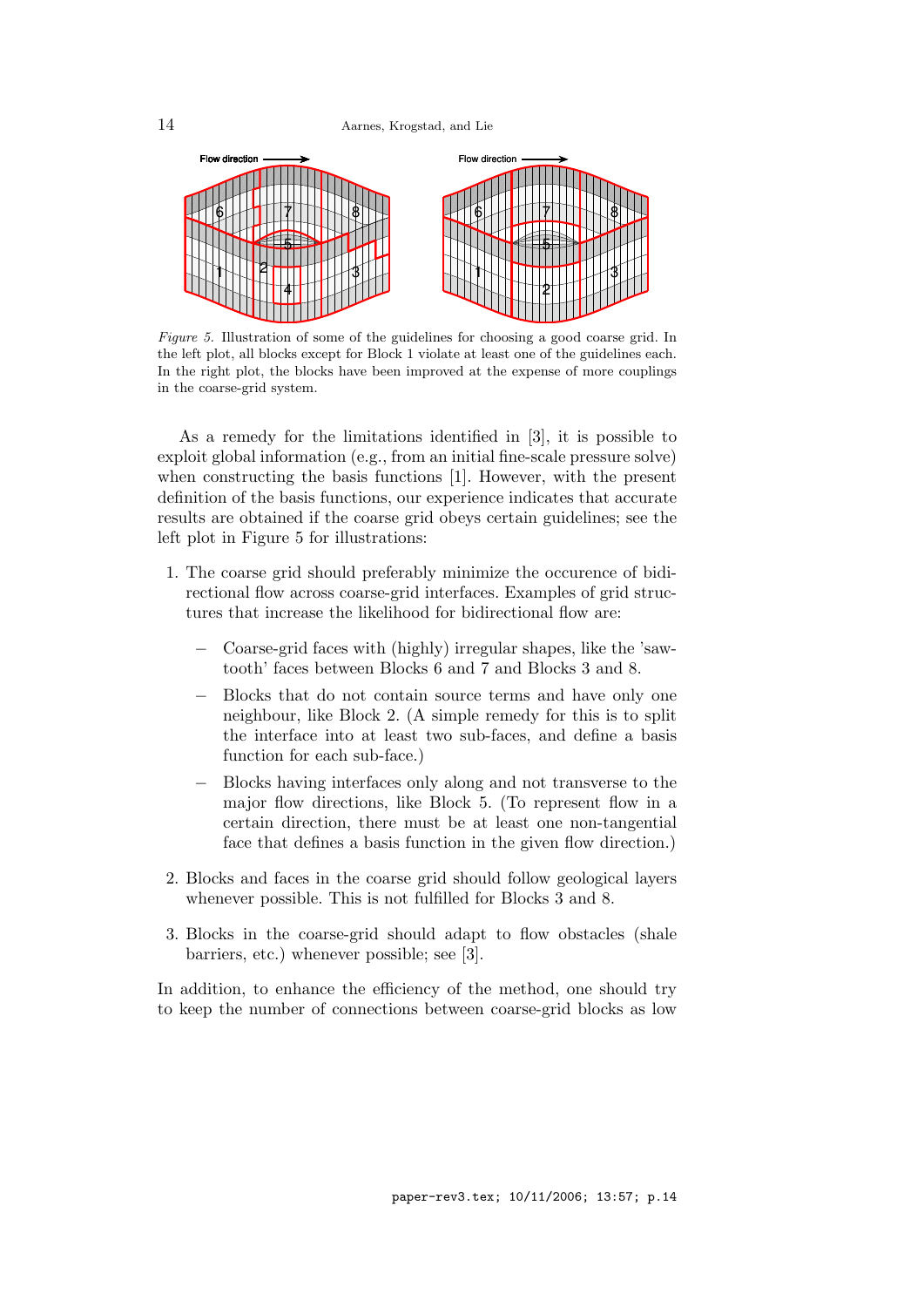as possible (to minimise the bandwidth of the coarse-scale system), and avoid having too many small blocks (this increases the dimension of the coarse-scale system, but does not necessarily improve accuracy significantly).

In the right plot of Figure 5, we have used the guidelines above to improve the coarse grid from the left plot. In particular, we have increased the size of Block 5 to homogenise the block volumes and introduce basis functions in the major flow direction for this block. In doing so, we increase the number of couplings from nine to twelve (by removing the coupling between Blocks 2 and 4 and introducing extra coupling among Blocks 1, 3, 5, 6, and 8). In general it may be difficult to obtain an 'optimal' coarse grid, since guidelines may be in conflict with each other. On the other hand, this is seldom necessary, since the multiscale formulation is relatively robust with respect to the choice of coarse grids. We will return to some of these issues in Section 6.2, where we discuss the generation of coarse grids for a real industry model.

# 4.2. Robust Alternative to Upscaling

Multiple direct solutions of the elliptic (or parabolic) pressure equation, as required in reservoir simulation, is generally infeasible on multimillion cell geomodels with current simulators. Hence, rather than using the original geomodel as input, current simulators normally take as input coarsened and simplified grid-models derived through an upscaling process. Modeling the flow on a coarser grid is sufficient only if the upscaled model model accounts for the influence of dominant fine-scale features. Unfortunately, because upscaling methods do not offer sufficient resolution, they often fail to capture important subscale features, such as narrow high-flow channels or shale barriers. Multiscale methods, on the other hand, generally model subscale features adequately, even though the global flow equations are solved on a coarse grid only.

Multiscale methods, such as MsMFEM and the multiscale finitevolume method [21], may therefore be viewed as a robust alternative to upscaling. Indeed, if one avoids recomputing basis functions at each time step, the computational cost of a multiscale method is comparable to that of standard flow-based upscaling methods. However, the flexibility to handle grids with very general block geometries is currently a unique feature for MsMFEM. We consider this feature to be a very important advantage. For instance, it allows for automated strategies for generation of coarse grids. In particular, by allowing geomodels to be used as direct input for simulations, MsMFEM opens up for more efficient reservoir modeling and simulation workflows.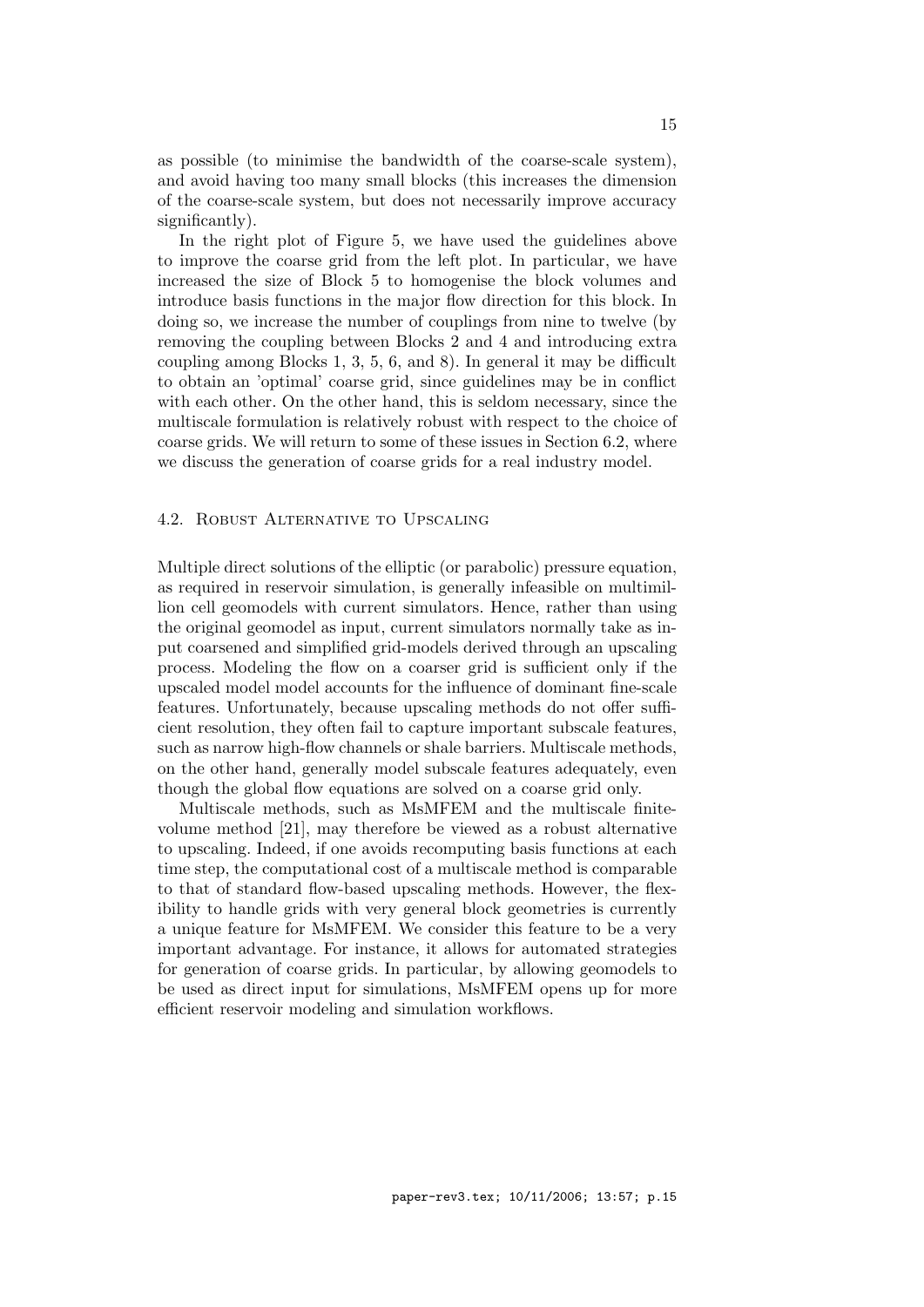As opposed to MsMFEM, most upscaling procedures for the pressure equation are devised for coarse grids having hexahedral blocks. For grids with general polyhedral coarse blocks like in Figures 4 and 8, the choices of upscaling methods are limited, in particular since it is difficult to specify natural flow directions and appropriate boundary conditions. There exist upscaling techniques that are applicable to grids with general polyhedral blocks (e.g., simple averaging approaches), but these usually give less accurate results. Indeed, averaging approaches are in general very crude and create upscaled models where all information about the subscale heterogeneous structures is lost. The main limitation, however, is the lack of a robust numerical method for coarse grids with general polyhedral geometries. Multi-point finite-difference methods, for instance, are not applicable to grids with a wide variety of block geometries. A generalisation of the two-point finite-difference (finite-volume) method may be applied, but will generally give very poor results. Indeed, this method is convergent only for so-called Korthogonal grids, meaning that the connections between cell centres are K-perpendicular to the cell faces.

Hence, in conclusion, upscaling methods for the pressure equation combined with standard numerical methods usually do not provide sufficiently accurate pressure and velocity solutions on coarsened grids having complex block geometries. Thus, to remedy grid limitations associated with upscaling, it is common to spend a significant effort on constructing and improving coarsened simulation grids. In fact, the process of generating simulation grids is generally the most timeconsuming part of the upscaling phase. Using MsMFEM, the generation of coarsened grids is greatly simplified. MsMFEM applies and usually gives adequate accuracy for any given partitioning of the fine-grid (e.g., geomodel) into a collection of connected coarse blocks, provided that one has a numerical method for computing the basis functions on the fine grid and means to evaluate the  $b(\cdot, \cdot)$  inner product between two basis functions (approximately). However, improved accuracy is to be expected if the grid generation follows the guidelines from Section 4.1. By allowing grid blocks to consist of a collection of cells in the fine grid, one avoids resampling of geological data, which is a complicating part of standard grid-generation procedures. In summary, we believe that MsMFEM is both a robust and flexible alternative (or even a replacement) of upscaling methods on complex grids. We will make an effort to demonstrate this for corner-point grids in Section 6.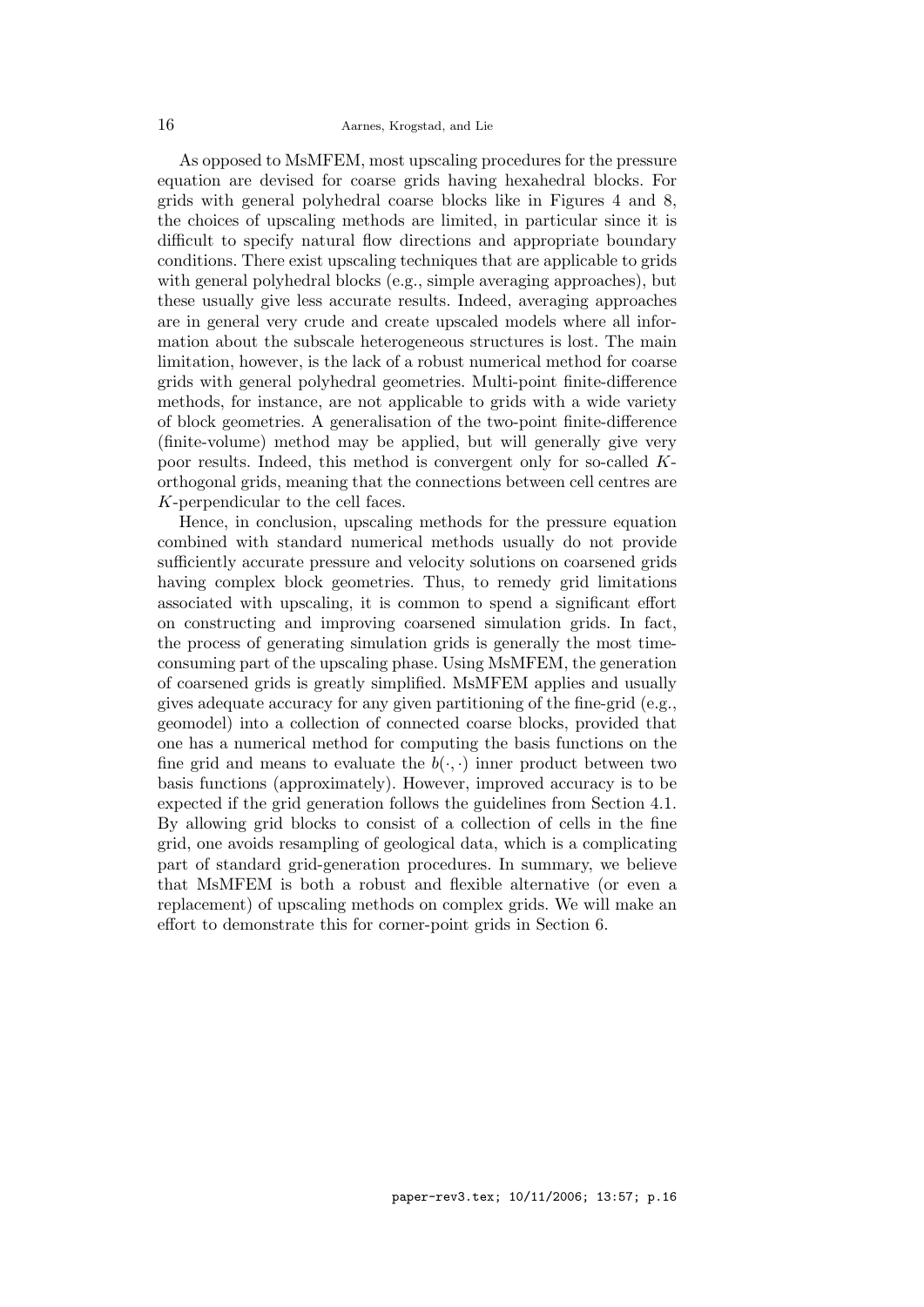# 5. Subgrid Discretisation Methods

As pointed out in the previous section, MsMFEM relies on a pressure solver on the underlying grid to compute basis functions by solving the local flow problems (8). To this end, there are several options available, as outlined below. However, the choice of a good method is complicated by the fact that real-life corner-point grids may be highly irregular, as illustrated in Figure 2.

- Two-point FDMs: Most commercial reservoir simulators use traditional finite-difference methods like the two-point flux approximation scheme. These methods were not designed to cope with the type of corner-point grid models that are built today using modern geomodelling tools. For instance, routinely generated corner-point grid models are seldom K-orthogonal. Hence, if one is interested in accurate solutions, two-point schemes should be avoided.
- Multi-point FDMs [5, 6, 17] are more advanced finite-difference methods that amend the shortcomings of two-point scheme. These methods are accurate, but are unfortunately hard to implement for general corner-point grids, especially if the grid is non-conforming with non-matching faces.
- Mixed FEMs are more accurate than two-point schemes and generally quite robust. However, since cells with five to seven corners are not diffeomorphic to the unit cube, one cannot use a straightforward mixed FEM relying on a transformation from hexahedral cells back to the unit cube. Instead, one must introduce special reference elements and corresponding Piola transforms for each of the degenerate cases, and this complicates the implementation of a mixed FEM considerably.

To overcome this problem, one can introduce a conforming tetrahedral subdivision of the corner-point grid and use the lowest-order Raviart–Thomas MFEM to discretise (8). To partition the grid, one can simply subdivide each corner-point cell as depicted in Figure 6, and then remove all tetrahedrons with zero volume. This approach does not extend easily (without introducing mortars) to non-conforming grids with non-matching faces.

Mimetic FDMs can be seen as finite-difference counterparts of mixed FEMs. The methods are very flexible with respect to cell geometries and easy to formulate for general polyhedral cells. This opens up for a natural way of treating degenerate cells with less than six faces and non-conforming grids with non-matching faces. However,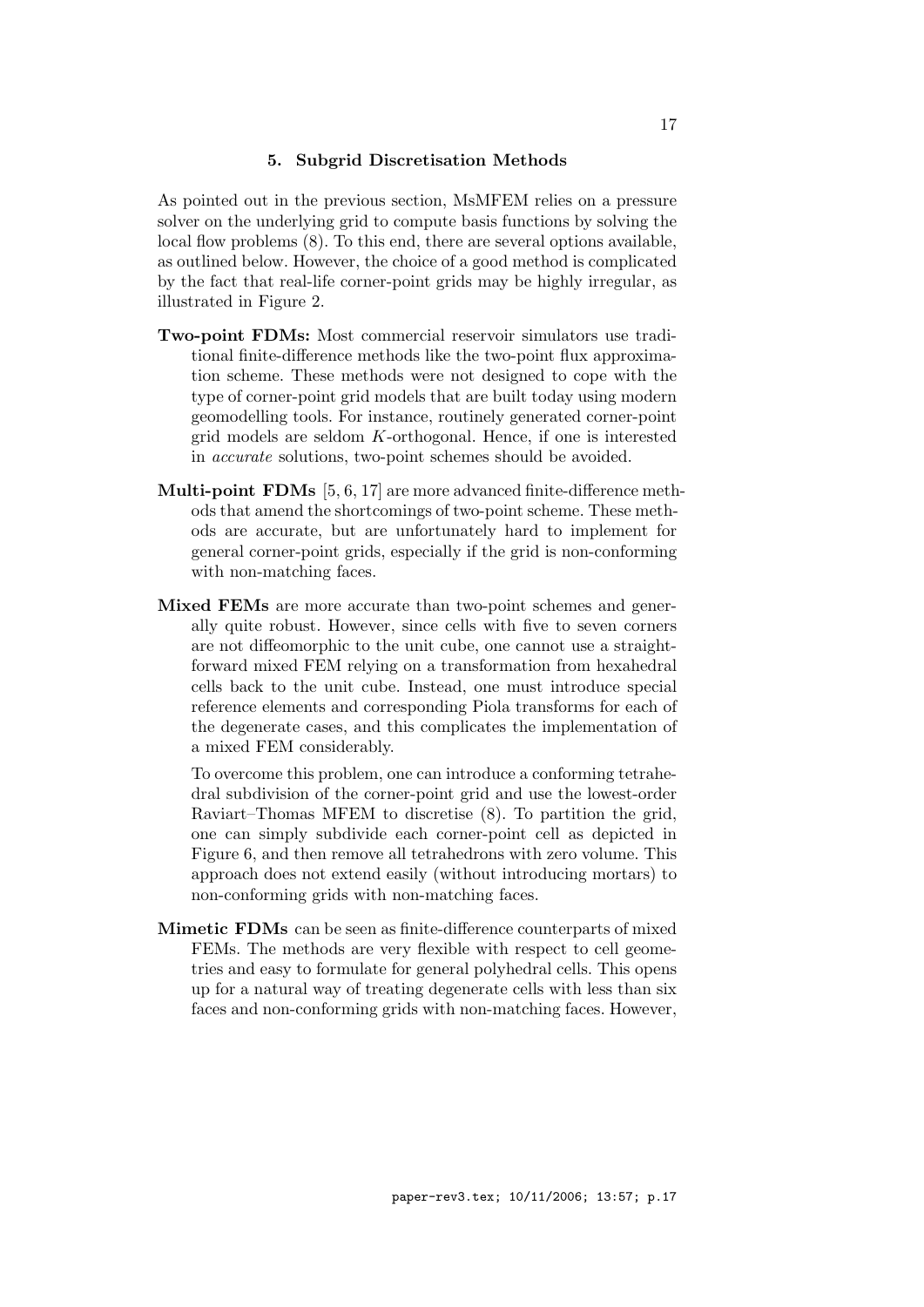

Figure 6. Subdivision of a hexahedral cell into six tetrahedrons.

the mimetic formulation has not yet been widely tested for models with industry-standard geometrical complexity.

In the following we will use a mimetic discretisation. Although mimetic FDMs can handle curved interfaces, we will henceforth make a geometrical simplification. We assume that an underlying subdivision of the corner-point cells into tetrahedrons as illustrated in Figure 6, such that interfaces in the corner-point grid can be described as the union of two planar triangles. The convention in reservoir simulation is to assume that interfaces are bilinear surfaces. Thus, what we consider to be a corner-point cell here is not according to common practice, but we believe that the fact that we define the grid differently is a minor cause of concern. Indeed, geological reservoir models are a result of nondeterministic modelling approaches, and the associated corner-point grid is populated with permeabilities from a stochastic distribution. The assumption that interfaces are bilinear is therefore, in our opinion, invoked only to facilitate numerical reservoir simulation.

The main reason for viewing the corner-point grid cells as a union of tetrahedrons is that it easily allows a consistent treatment of cell geometries. Indeed, the mimetic FDM requires that the following grid information is available for all cells: cell volumes, cell mass centers, face areas, face mass centers, and a net normal vector for each face. In the implementation of the mimetic FDM outlined below, we derive the necessary grid information as follows:

- − Cell volumes: sum of tetrahedron volumes.
- − Cell centres: volume-weighted average of tetrahedron centres.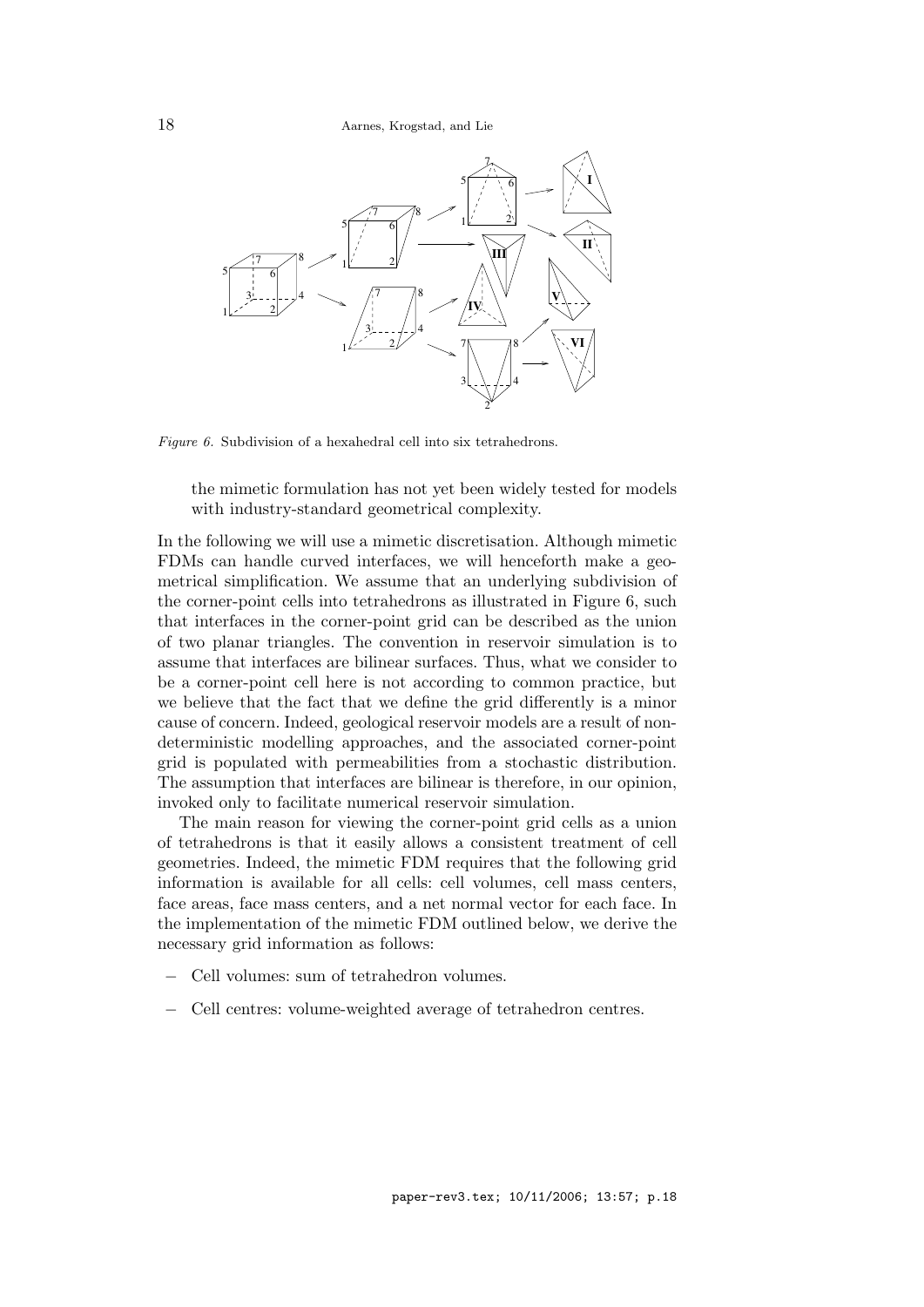- − Face areas: sum of sub-triangle areas.
- Face centres: area-weighted average of sub-triangle centres.
- − Face normals: area-weighted average of sub-triangle normals.

# 5.1. A Mimetic FDM for Corner-Point Grids

In this subsection we describe the ideas of the mimetic FDMs in [15]. Since the method is very recent, and not yet in widespread use, we have chosen to present it in some detail. To this end, denote by  $\mathcal{F}_m$  the set of faces of  $T_m$ , and expand v and u in the basis  $\{\psi_i^m : F_i \in \mathcal{F}_m, T_m \in \mathcal{T}\}\$ :

$$
v = \sum_{i,m} v_i^m \psi_i^m \quad \text{and} \quad u = \sum_{i,m} u_i^m \psi_i^m.
$$

Since  $b(\psi_i^m, \psi_j^n)$  is nonzero only if  $n = m$ , we may write

$$
b(u,v) = \sum_{T_m \in \mathcal{T}} \mathbf{u}_m^T \mathbf{B}_m \mathbf{v}_m, \tag{10}
$$

where  $\mathbf{B}_m$  is the block diagonal of **B** associated with  $T_m$ , and  $\mathbf{v}_m$ ,  $\mathbf{u}_m \in$  $\mathbb{R}^{N_m}$  and  $N_m$  is the number of faces of  $T_m$ . The main idea in mimetic FDMs is to define matrices  $\mathbf{M}_m$  so that  $(\cdot, \cdot)_{\mathbf{M}_m} = (\mathbf{M}_m(\cdot), \cdot)$  defines inner-products that *mimic* the corresponding inner-products  $(\cdot, \cdot)_{\mathbf{B}_m} =$  $(\mathbf{B}_m(\cdot), \cdot)$  associated with the continuous bilinear form  $b(\cdot, \cdot)$ , but which do not require explicit representations of the velocity in each cell.

In the current presentation, we assume that  $v_i^m$  represents the total flux out of  $T_m$  across  $F_i \subset \mathcal{F}_m$ :

$$
v_i^m = \int_{F_i} v(s) \cdot n \, ds, \quad F_i \in \mathcal{F}_m. \tag{11}
$$

Brezzi et al. [12] established that, in addition to symmetry, the following conditions are sufficient to ensure stability and convergence in pressure and velocity of the mimetic FDM for very general polygons:

1. There exist positive constants  $s_*$  and  $S^*$  such that

$$
s_*|T_m|\mathbf{v}^T\mathbf{v} \leq (\mathbf{v}, \mathbf{v})_{\mathbf{M}_m} \leq S^*|T_m|\mathbf{v}^T\mathbf{v},\tag{12}
$$

for all  $T_m \in \mathcal{T}$  and  $\mathbf{v} \in \mathbb{R}^{N_m}$ . Notice that the bounds in this expression differ from the bounds given in [15] in the sense that we use flux unknowns rather than velocity unknowns. Thus, to obtain the constants  $s_*, S^*$  in [15], one should scale the components of **v** by the inverse area of the corresponding faces.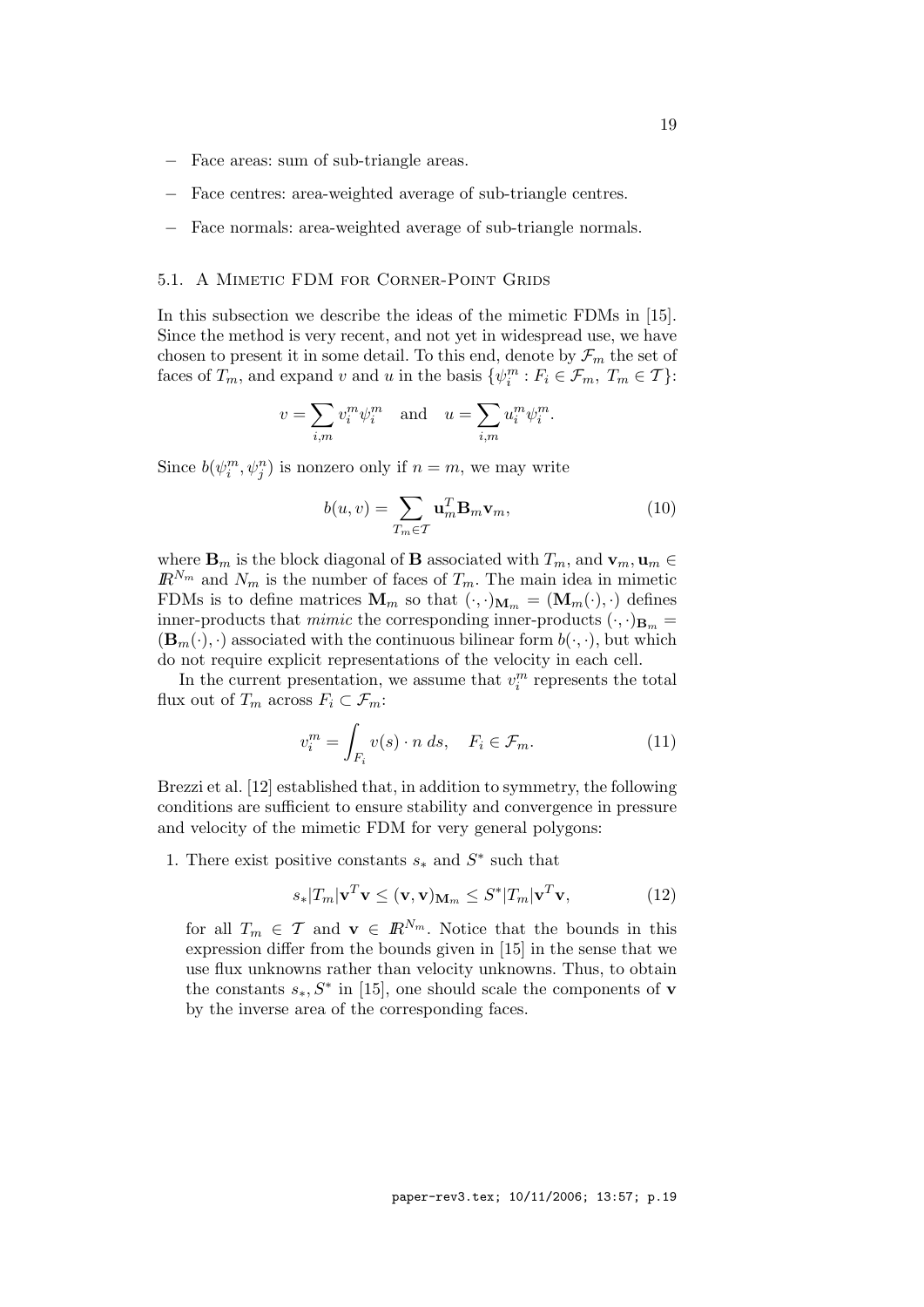#### 20 Aarnes, Krogstad, and Lie

2. For every  $T_m \in \mathcal{T}$ , every  $\mathbf{v}_m$  obtained by inserting  $v = K \nabla p$  into (11) for a linear function p on  $T_m$ , and every  $\mathbf{u}_m \in \mathbb{R}^{N_m}$ , we have

$$
(\mathbf{v}_m, \mathbf{u}_m)_{\mathbf{M}_m} + \left(\sum_{i=1}^{N_m} u_m^{(i)}\right) \int_{T_m} p \, dx = \sum_{i=1}^{N_m} \frac{u_m^{(i)}}{|F_i|} \int_{F_i} p \, ds. \tag{13}
$$

These conditions state that there should exist a global bound on the eigenvalues of all  $M_m$ , and that the inner-products  $(\cdot, \cdot)_{M_m}$  should obey the Gauss–Green formula for linear pressure. A direct consequence is that the method will be exact for linear pressure; that is, the fluxes obtained by the numerical solution will match the fluxes corresponding to the exact solution.

#### Implementation of  $\mathbf{M}_m$

Explicit formulae for computing  $M_m$ -matrices that obey (12)–(13) in the case where the variables  $v_i^m$  represent net *face velocities* were given in [15]. Below we give the corresponding formulae for the case where the variables represent *fluxes*. To this end, let  $N_m$  be the matrix whose i'th row is defined by

$$
\mathbf{n}_{m,i} = \frac{1}{|F_i|} \int_{F_i} n_i^T ds,
$$
\n(14)

where  $n_i$  is the unit normal to face  $F_i$  pointing out of  $T_m$ ; let  $\mathbf{C}_m$  be the matrix whose  $i$ 'th row is defined by

$$
\mathbf{c}_{m,i} = \frac{1}{|F_i|} \int_{F_i} (x - x_m)^T ds,
$$
 (15)

where  $x_m$  is the centre of  $T_m$ ; and let  $\mathbf{D}_m$  be the diagonal matrix containing the areas  $|F_i|$  of each face. Note that for cells that are unions of a collection of tetrahedrons, as we assume that corner-point grid cells are, these matrices are easily derived from the corresponding tetrahedral grid properties. Finally, let  $\mathbf{Z}_m$  be a  $N_m \times (N_m - d)$ matrix whose columns form an orthonormal basis for the null space of  $\mathbf{N}_m^T$ , and let  $\mathbf{U}_m$  be a symmetric positive-definite matrix of dimension  $(N_m - d) \times (N_m - d)$ . Then the matrix **M**<sub>m</sub> defined by

$$
\mathbf{M}_m = \mathbf{M}_{m,1} + \mathbf{M}_{m,2},\tag{16}
$$

where

$$
\mathbf{M}_{m,1} = \frac{1}{|T_m|} \mathbf{C}_m K^{-1} \mathbf{C}_m^T, \qquad \mathbf{M}_{m,2} = \mathbf{D}_m^{-1} \mathbf{Z}_m \mathbf{U}_m \mathbf{Z}_m^T \mathbf{D}_m^{-1}, \qquad (17)
$$

satisfies the discrete Gauss–Green formula (13). In addition, some mild restrictions must be imposed on the grid and on the eigenvalues of  $U_m$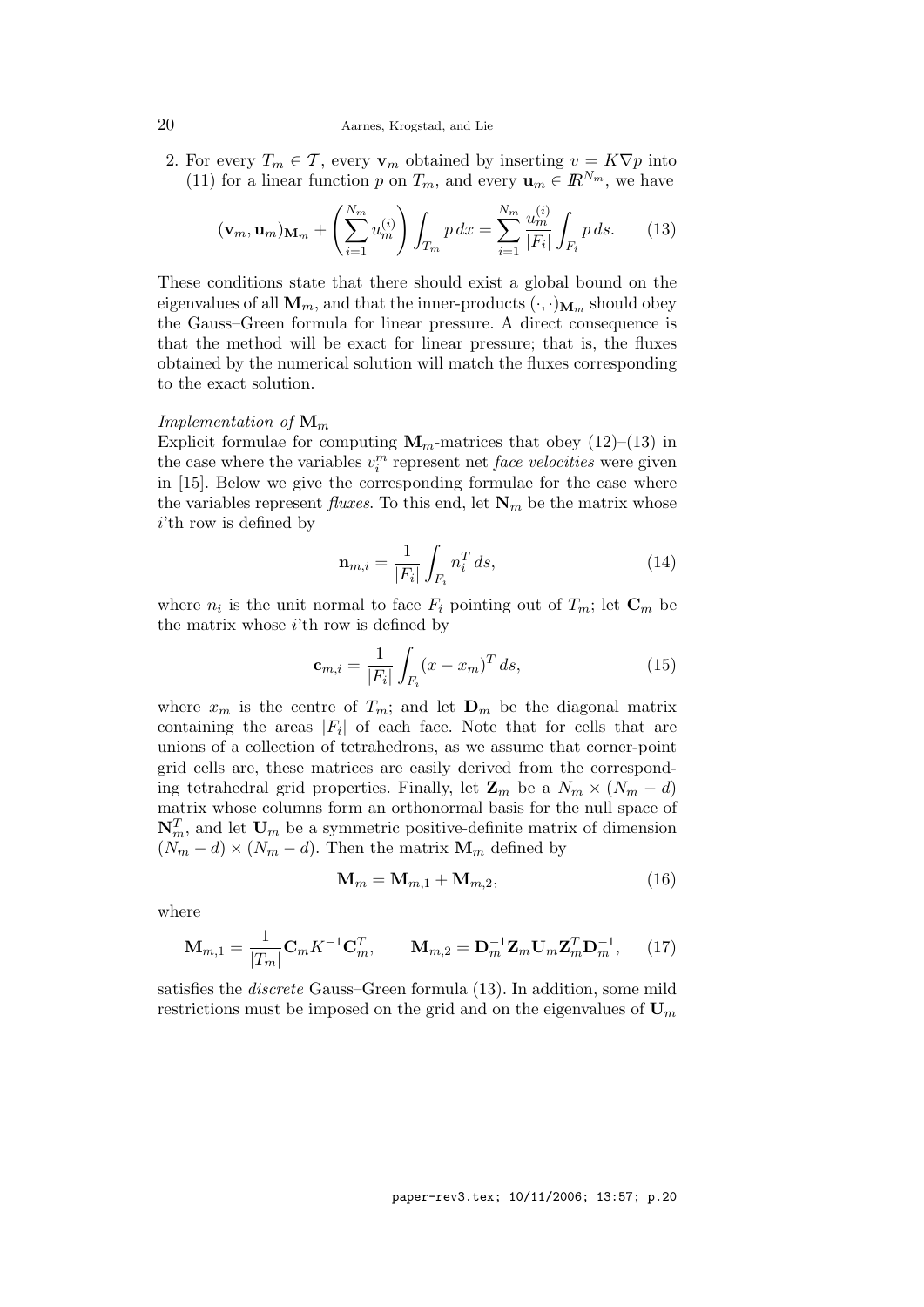in order for  $M_m$  to also satisfy condition (12). We should also remark that explicit formulae for the inverse of  $\mathbf{M}_m$  (for the case where the variables represent face velocities) were also given in [15]. These formulae may be used to assemble  $B^{-1}$  directly. This is advantageous both with respect to computational efficiency, and with respect to avoiding numerical inversion of nearly singular  $M_m$ -matrices that arise for elements having one or more faces with almost zero area. The reader should consult [14, 12] for further details.

#### Motivation

To motivate the form of  $\mathbf{M}_m$  given in (16), we consider multiscale basis functions similar to (8), and thus make a twist to the presentation given in [15]. Hence, for each face  $F_i \subset \mathcal{F}_m$ , define  $\psi_i$  by

$$
\psi_i = -K\nabla p_i, \quad \nabla \cdot \psi_i = \frac{1}{|T_m|}, \quad \psi_i \cdot n = \begin{cases} 1/|F_i| \text{ for } x \in F_i \\ 0 \text{ for } x \in F_j. \end{cases} \tag{18}
$$

One could now, theoretically, define the matrix  $\mathbf{M}_m$  by  $[\mathbf{M}_m]_{ij}$  =  $b(\psi_i, \psi_j)$  (where b is given by (2.1)), but for general polyhedral cells, the computation of  $b(\cdot, \cdot)$  is non-trivial, and thus not practical. Instead one could consider a first order approximation, i.e., find  $\mathbf{M}_m$  such that  $[\mathbf{M}_m]_{ij} = b(\psi_i, \psi_j) + \mathcal{O}(h^2)$ , where h is the grid-cell diameter. For this to hold true, it is sufficient to require  $\mathbf{u}^T \mathbf{M}_m \mathbf{v} = b(u, v)$  whenever the sum of the polynomial orders of  $u$  and  $v$  are less or equal to one. The mimetic FDMs are based on a somewhat stricter requirement, that is,  $\mathbf{u}^T \mathbf{M}_m \mathbf{v} = b(u, v)$  if one of the functions are constant, and the other is any expansion in the basis functions (18).

In (17), the matrix  $\mathbf{M}_{m,1}$  is defined so that  $b(u, v) = \mathbf{u}^T \mathbf{M}_{m,1} \mathbf{v}$  if u or v belongs to the space of constant velocities  $V_0$ , and  $\mathbf{M}_{m,2}$  is defined so that the inner-product  $(\mathbf{u}, \mathbf{v})_{\mathbf{M}_m}$  is not influenced by  $\mathbf{M}_{m,2}$  if either u or v corresponds to a constant velocity field. This leaves freedom to choose  $U_m$  only. If we view the mimetic methods as a discrete variant of the mixed finite-element method defined by the basis functions in (18), one should try to define  $U_m$  so that the following equivalence relation holds:

$$
m_*(\mathbf{v}, \mathbf{v})_{\mathbf{B}_m} \le (\mathbf{v}, \mathbf{v})_{\mathbf{M}_m} \le M^*(\mathbf{v}, \mathbf{v})_{\mathbf{B}_m}, \quad \forall \mathbf{v} \in \mathbb{R}^{N_m} \tag{19}
$$

for some positive constants  $m_*$  and  $M^*$  independent of the mesh and coefficients K of the problem. Here  $\mathbf{B}_m$  is the local stiffness matrix that stems from the mixed finite-element method defined by (18). Requiring that an equivalence relation of this form should hold might imply that  **should be chosen differently for different cell geometries. However,** one generally would like to be able to define  $\mathbf{U}_m$  independent of the grid.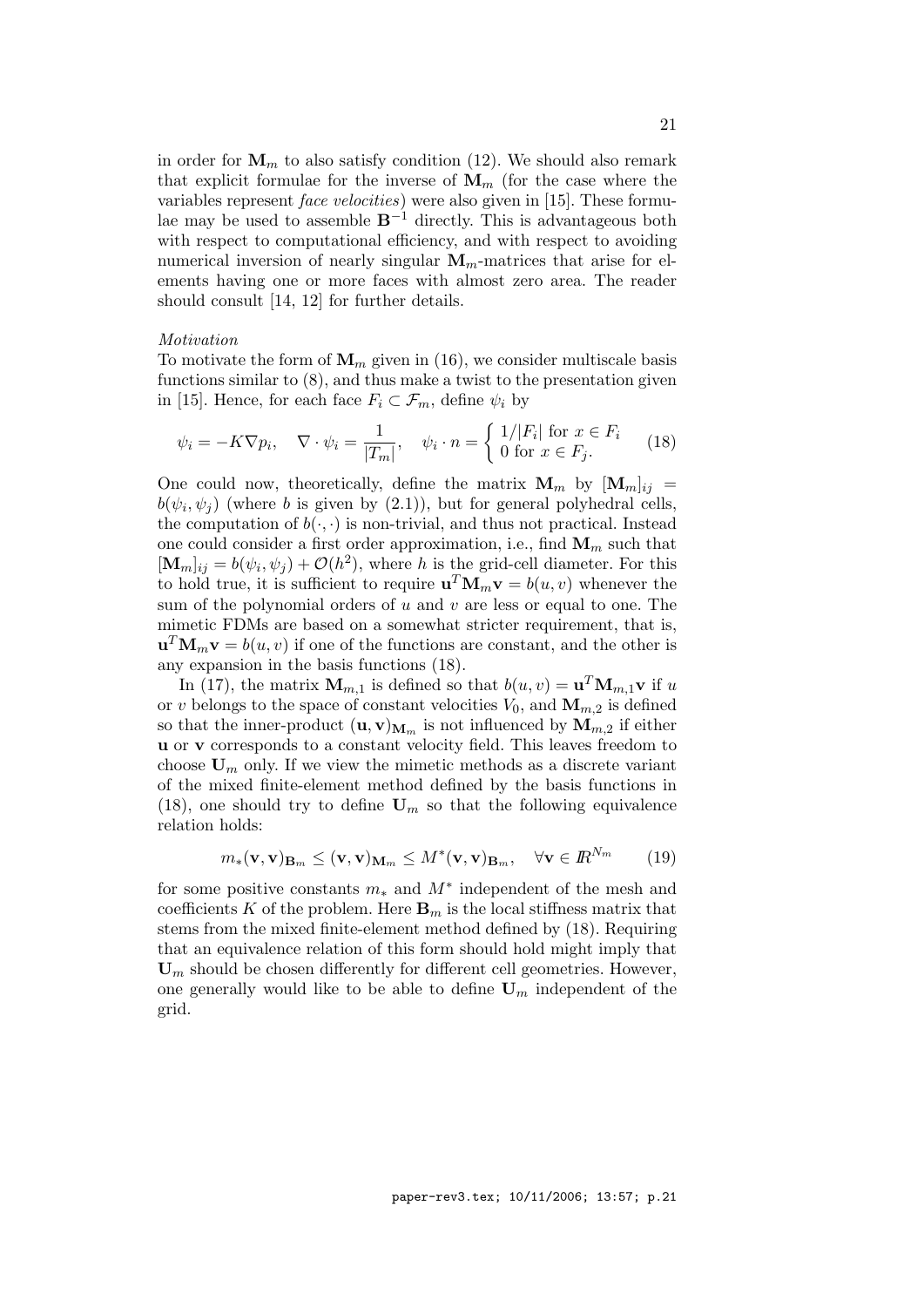To provide some insight into how  $U_m$  should be chosen, we consider hexahedral elements (shaped like a shoe-box), and compare  $\mathbf{M}_m$ with the corresponding matrix  $\mathbf{B}_m$  for the RT0 space for hexahedral elements. For a full tensor K, one can show that  $\mathbf{M}_m = \mathbf{B}_m$  if

$$
\mathbf{U}_m = \frac{|T_m|}{6} \text{diag}(K^{-1}), \qquad \mathbf{Z}_m^T = \frac{\sqrt{2}}{2} \begin{pmatrix} 1 & 1 & 0 & 0 & 0 & 0 \\ 0 & 0 & 1 & 1 & 0 & 0 \\ 0 & 0 & 0 & 1 & 1 \end{pmatrix}, \qquad (20)
$$

where diag( $K^{-1}$ ) denotes the diagonal part of  $K^{-1}$ . In particular, if K is isotropic, then

$$
\mathbf{U}_m = \frac{|T_m|}{2 \text{trace}(K)} \mathbf{I}.
$$
 (21)

This example indicates that  $U_m$  should scale proportional to the eigenvalues of  $K^{-1}$  and proportional to the volume of  $|T_m|$ . The latter form is more general than (20) in the sense that it allows cells to have an arbitrary number of faces. Since the number of faces may vary for cells in a corner-point grid, we use  $U_m$  defined by (21) in our implementation. Results that are reported in [4] reveal that the mimetic FDM outlined above with  $U_m$  chosen as in (21) generally gives accurate results, also for cases with full tensor permeability. In particular it tends to be more robust than the RT0 method for tetrahedral grids. However, loss of monotonicity is observed for some cases with skew grids, and large anisotropy ratios.

## 5.2. General Remarks

Although mimetic methods are less mature than mixed FEMs and multi-point FDMs, they are quite easy to implement on complex grids and allow for a large degree of freedom in using unstructured grids consisting of general polyhedral cells to model complex geology. We believe that using a mimetic method as subgrid solver will be particularly advantageous to model flow in reservoirs with faults. Faults are usually modelled as hyperplanes, i.e., as surfaces. Across fault-faces, the corner-point grids are generally non-conforming, having non-matching interfaces, see Figure 3. A mimetic method handles grids with nonmatching faces in a natural way by assigning a "basis function" for velocity to each "sub-face"  $\gamma_{ij} = \partial T_i \cap \partial T_j$  of the faults. In a mixed method, flux continuity across fault-faces can be modelled using the hybrid formulation with a Lagrange multiplier (a mortar) for each "subface" of the fault-faces. However, although we feel that the mimetic method handles non-matching faces in a more natural way, we will not demonstrate this flexibility with respect to non-conforming grids arising in grid-models with faults in this paper.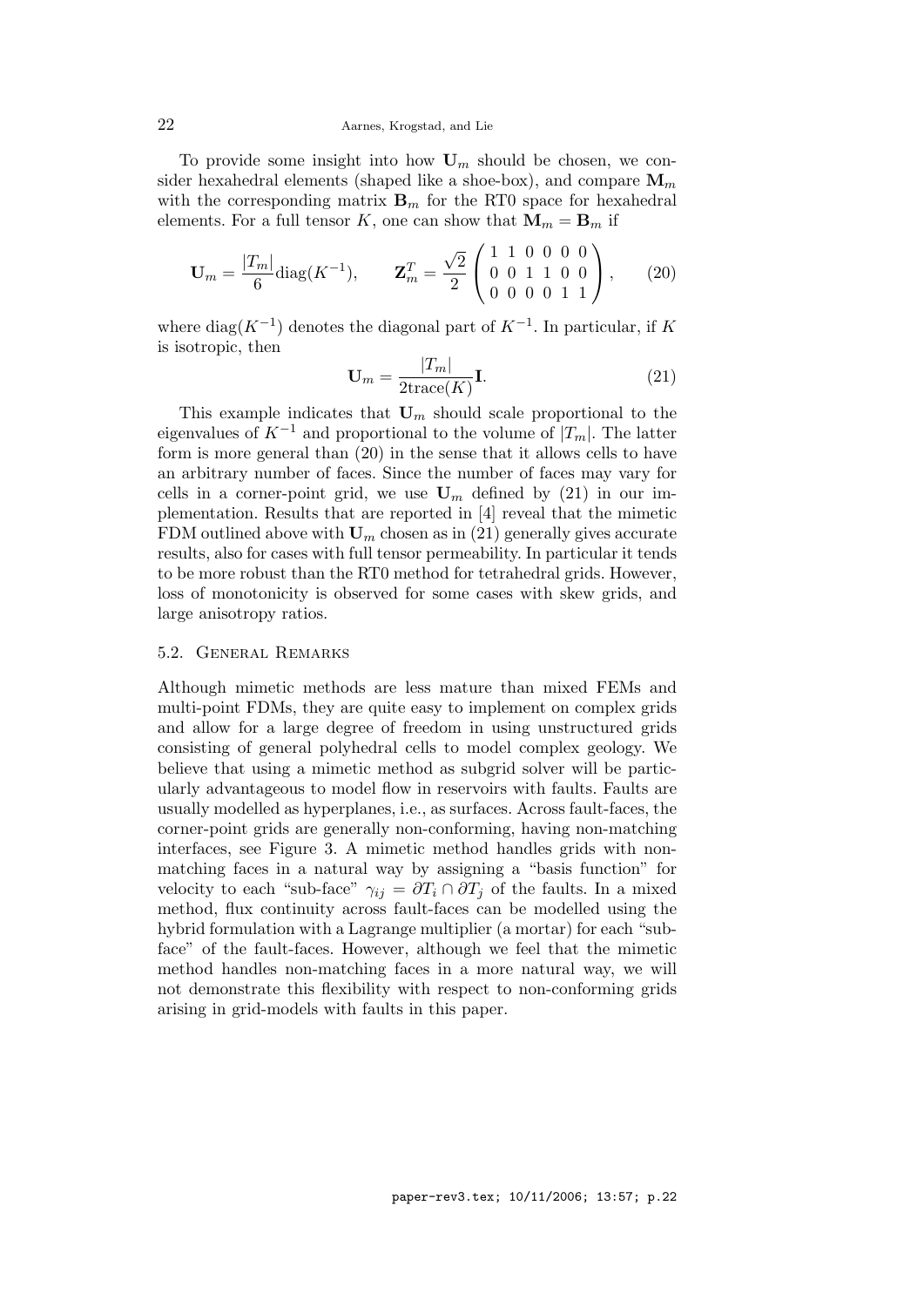## 6. Numerical Comparisons

In this section we examine the quality of MsMFEM solutions obtained using the mimetic method to compute basis functions. To this end, we consider two examples. In Section 6.1, we consider a small Y-shaped synthetic sector model with three different isotropic permeability structures and discuss several fundamental numerical properties of the multiscale method. Then in Section 6.2, we consider a larger and more complex model of a layered bed on meter-scale.

In the following we will only compare the quality of the MsMFEM velocity solutions. To compare the quality of the multiscale velocity fields we will consider two error measures: (i) errors in fluxes across interfaces in the corner-point grid, and (ii) saturation errors in a twophase flow scenario. The error in fluxes is measured as follows:

$$
e(v) = ||(v_{\text{ref}} - v) \cdot n||_{L^2(\partial \mathcal{T})} / ||v_{\text{ref}} \cdot n||_{L^2(\partial \mathcal{T})}.
$$
 (22)

Here  $v_{ref}$  is obtained by solving (1) using the mimetic solver directly on the subgrid,  $v$  is the multiscale solution,  $\mathcal T$  is the corner-point grid, and *n* is a unit vector normal to  $\partial \mathcal{T}$ .

The error in fluxes (22) is not always a good indicator for the overall accuracy of a solution, especially when the velocity oscillates rapidly. We therefore also monitor the impact the errors in the velocity have on the saturation field obtained by solving a two-phase transport equation of the form,

$$
s_t + \nabla \cdot (F_w(s)v) = \max\{f, 0\} + F_w(s)\min\{f, 0\},\tag{23}
$$

where  $F_w(s) = s^2/(s^2 + (1 - s)^2)$ . This nonlinear hyperbolic equation is discretised by the first-order implicit upwind scheme on the subgrid and solved using a Newton–Raphson method. To assess the accuracy of the solutions of (23), we measure how much they differ from the reference solution at 0.5 PVI, i.e., we compute

$$
e(s) = ||s_{\text{ref}}(\cdot, T) - s(\cdot, T)||_{L^2}/||s_{\text{ref}}(\cdot, T)||_{L^2},
$$

where s is the saturation induced by the MsMFEM velocity fields,  $s_{ref}$ is the saturation induced by  $v_{\text{ref}}$ , and T is defined by

$$
\int_{t=0}^{t=T} \max\{f, 0\} dt = 0.5|\Omega|.
$$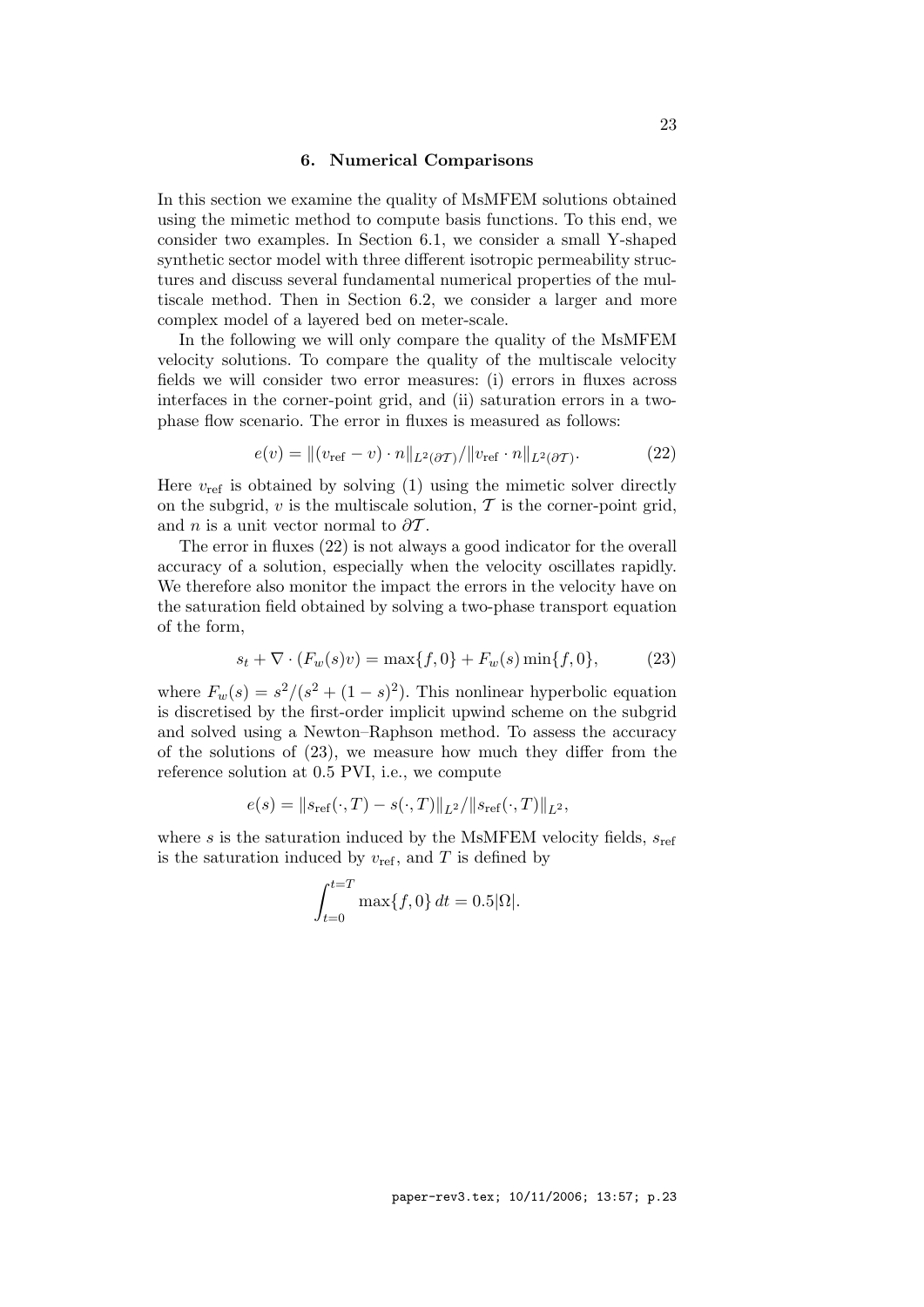# 6.1. A Y-shaped Reservoir

The first example is a synthetic reservoir in the shape of the letter Y represented by a grid with  $32 \times 32 \times 8$  blocks, see Figure 7. (Notice that neither the domain nor the grid blocks are perfectly symmetric about the  $yz$ -plane.) This grid model is much smaller than models to which one usually would apply a multiscale method. However, the size of the model is chosen on purpose to illustrate some fundamental aspects of the multiscale method.

The model is equipped with three different isotropic permeability fields: (i) homogeneous permeability; (ii) a log-normal field where the permeability values vary six orders of magnitude; and (iii) a fluvial type permeability field consisting of high-permeable channels on a low-permeable log-normal background; see Figure 7. The log-normal permeability field has been generated by sampling random numbers independently in each cell, applying a Gaussian smoothing with variance 5.0 in each direction, adjusting the variance by multiplying with a constant, and finally taking the exponential. The mean is 2.58 and the variance is 184.1. The artificial, fluvial-like permeability was generated by adding random sinusoidal curves of high permeability to a lowpermeable log-normal background field. The mean of the resulting field is 29.0 and the variance is 2246.

We consider two different well configurations (see Figure 7): (WC1) an injector is placed at the base of the Y and one producer in each of the outer corners of the arms of the Y; and (WC2) an injector and a producer in the two outer corners of the arms of the Y (to the right and left, respectively, in Figure 7). The pressure and velocity distributions are only computed once.

To define the coarse grids for the multiscale method, we use a very simple strategy and partition the grid uniformly in index space. In other words, think of the geomodel as a regular  $32 \times 32 \times 8$  Cartesian grid, and partition it into coarse  $M_x \times M_y \times M_z$  grids, in which each block consists of  $(32/M_x) \times (32/M_y) \times (8/M_z)$  cells. Tables I and II report errors in fluxes and saturations obtained on four different coarse grids for well configurations number one and two, respectively.

Let us first consider well configuration WC1 with homogeneous and log-normal permeability fields, for which the flow tends to take place almost independently in the two half domains. Table I shows that the best resolution is obtained with the  $16 \times 16 \times 4$  and the  $2 \times 2 \times 1$ grids. For the  $16 \times 16 \times 4$  coarse grid, the coarse-scale system is able to resolve the majority of the global flow. Similarly, for the  $2 \times 2 \times 1$ coarse grid, the multiscale basis functions are able to capture most of the flow pattern in the arms and the leg of the Y, in particular for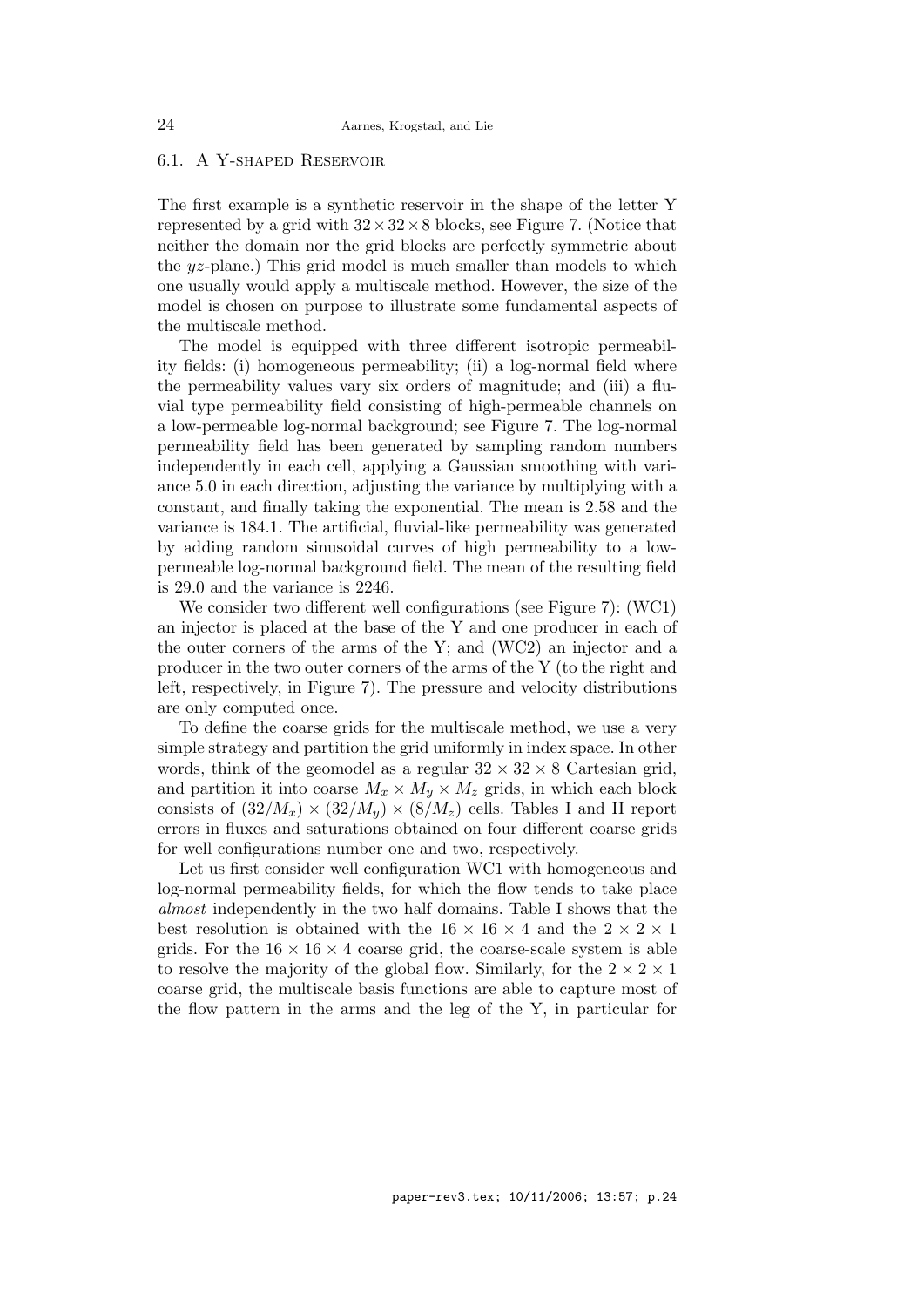

Figure 7. The Y-shaped reservoir: log-normal permeability field and WC1 (left), fluvial permeability field and WC2 (right), and partitioning into  $4 \times 4 \times 1$  coarse blocks (bottom).

Table I. Errors in fluxes and saturations for the Y-shaped reservoir computed using MsMFEM for well configurations number one.

| <b>Mimetic FDM</b>      | Homogeneous |        | $Log-normal$ |        | Fluvial |        |
|-------------------------|-------------|--------|--------------|--------|---------|--------|
| Coarse grid             | e(v)        | e(s)   | e(v)         | e(s)   | e(v)    | e(s)   |
| $16 \times 16 \times 4$ | 0.1152      | 0.0193 | 0.1963       | 0.0532 | 0.4143  | 0.2278 |
| $8 \times 8 \times 2$   | 0.1282      | 0.0213 | 0.3174       | 0.1157 | 0.4742  | 0.3607 |
| $4 \times 4 \times 1$   | 0.1070      | 0.0249 | 0.2212       | 0.1582 | 0.3119  | 0.2442 |
| $2 \times 2 \times 1$   |             | 0.0103 | 0.1214       | 0.0751 | 0.1589  | 0.0679 |

the homogeneous case, for which there is a very small flux across the  $yz$ -plane. For the other two coarse grids, the coarse-scale system is too small to accurately capture the global flow and the local fine-scale systems are too small to represent the (global) flow patterns accurately in the multiscale basis functions. Previous experience with MsMFEM on Cartesian grids indicates that typical upscaling factors of 4–16 in each direction are the most computationally feasible, giving local problems with between 100 and 1 000 cells.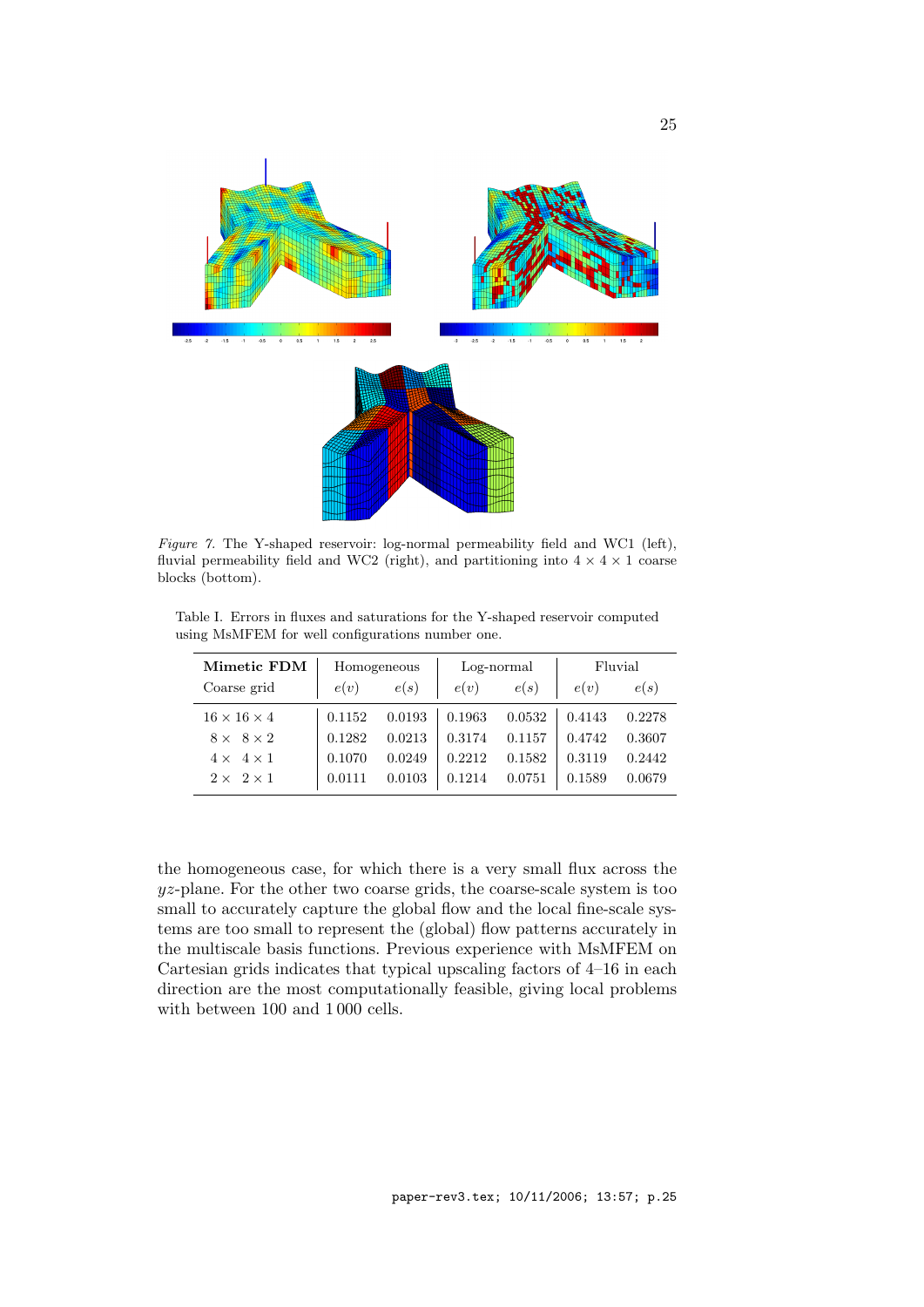| <b>Mimetic FDM</b>      | Homogeneous |        | Log-normal |        | Fluvial |        |
|-------------------------|-------------|--------|------------|--------|---------|--------|
| Coarse grid             | e(v)        | e(s)   | e(v)       | e(s)   | e(v)    | e(s)   |
| $16 \times 16 \times 4$ | 0.1409      | 0.0266 | 0.2307     | 0.0478 | 0.4215  | 0.2440 |
| $8 \times 8 \times 2$   | 0.1567      | 0.0584 | 0.3472     | 0.0934 | 0.4466  | 0.3331 |
| $4 \times 4 \times 1$   | 0.1776      | 0.1527 | 0.2097     | 0.1302 | 0.2974  | 0.2711 |
| $2 \times 2 \times 1$   | 0.2537      | 0.3735 | 0.2810     | 0.3720 | 0.1846  | 0.1799 |

Table II. Errors in fluxes and saturations for the Y-shaped reservoir computed using MsMFEM for well configuration number two.

The flow pattern for the fluvial permeability field is dominated by high-permeable heterogeneous structures that have the same length scale as the whole reservoir. The flow patterns represented in the multiscale basis functions are restricted locally to each pair of coarse-grid blocks by the assumption of no-flow boundary conditions on the local flow problems. In other words, the local flow problems are not able to accurately resolve and represent the long correlation structures in the high-permeable channels. This is reflected in Tables I and II, where one can observe that the resolution is improved by increasing the size of the coarse blocks. For fluvial, and other heterogeneities with long correlation lengths, a better approach would be to use global boundary conditions to define the multiscale basis functions. That is, to use a single initial pressure solution on the fine grid to compute representative boundary conditions for the local flow problems; see e.g., [2]. This way, the multiscale basis functions are able to represent local parts of flow patterns extending beyond a single block in the coarse grid.

For WC2, the velocity profile has a sharp turn at the intersection of the two arms of the Y. The basis functions are formed by driving a unit flow from one grid-block to its immediate neighbour, which here lies along one of the coordinate directions. MsMFEM therefore has no natural representation of flow fields turning ninety degrees. This effect is particularly evident for the homogeneous case, where the multiscale basis functions will correspond roughly to the RT0 basis functions on the coarse grid. The sharp turn at the intersection will therefore be more smeared out as the size of the blocks increases. Hence, the resolution deteriorates when the size of the coarse blocks increases, as observed for the homogeneous and log-normal permeabilities in Table II.

Similar results are reported in [4] for a multiscale method using a mixed FEM with RT0 elements as subgrid solver on a tetrahedral subdivision of the fine grid.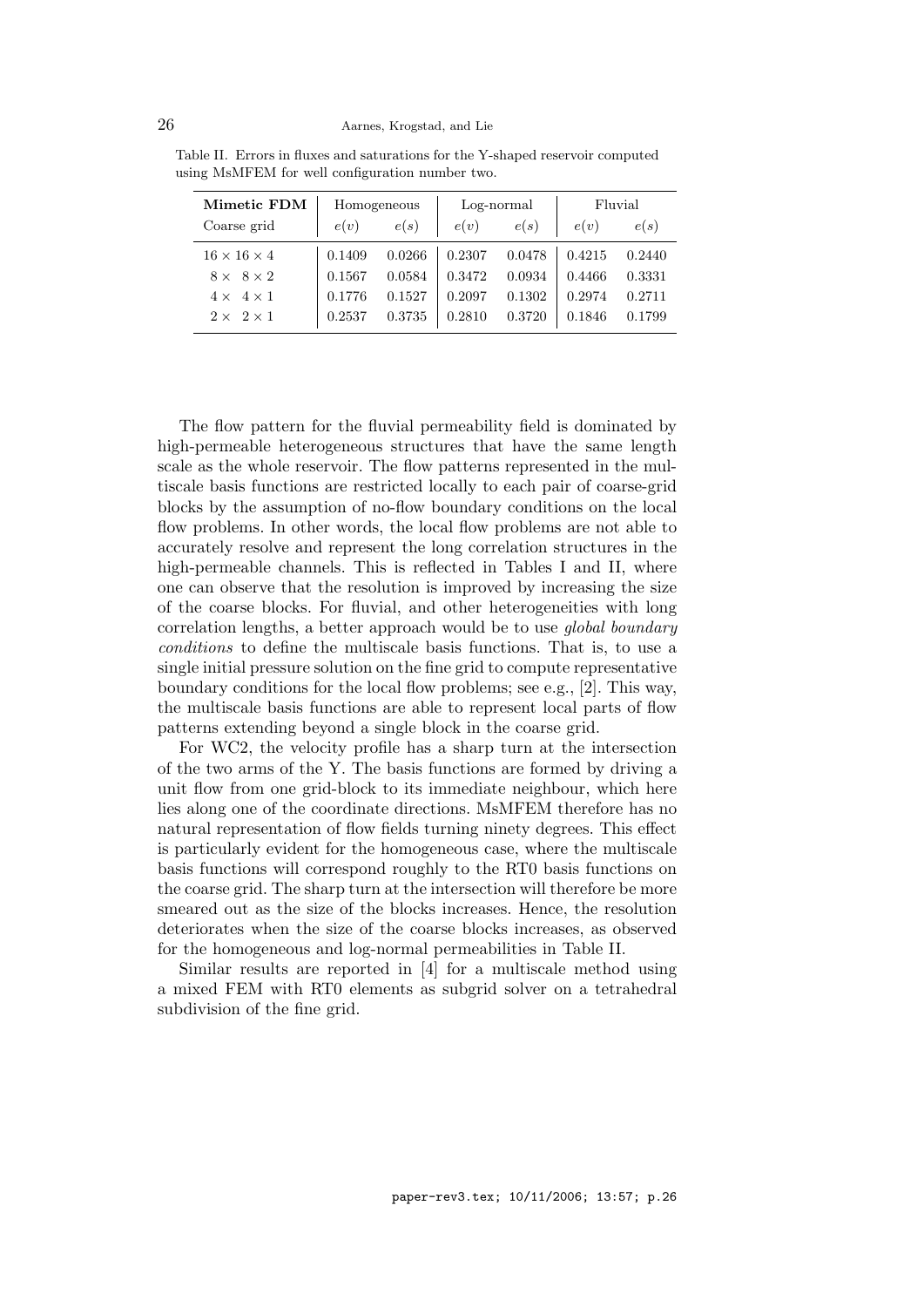

Figure 8. Nine different blocks arising from a uniform partitioning of the wave-bed model in index space.

# 6.2. A Wavy Depositional Bed

In the second example we consider a corner-point grid modelling a wavy depositional bed on a meter-scale. The corner-point grid has vertical pillars that form a uniform  $30 \times 30$  grid in the horizontal plane. The model has 100 very thin layers, of which many collapse to a hyperplane in some regions; see Figure 10. The grid has 29 629 active cells originally. However, thirty-one of the cells have a degeneracy as in the lower-right plot in Figure 2. If we assume that all corner-point cells are unions of tetrahedrons as in Figure 6, the two internal parts of each of these thirty-one cells are only connected through a single line (i.e., through an interior interface of zero area). These cells are therefore split into two cells each, giving a grid that altogether consists of a total of 29 660 cells.

#### Coarse-Grid Partition in Index Space

We first partition the grid uniformly in index space to obtain  $M_x \times M_y \times$  $M_z$  coarse grids. However, unlike the previous example, we now obtain blocks that have zero volume, blocks that are disconnected, and blocks that contain internal holes; see Figure 8. We therefore split disconnected blocks and remove blocks with zero volume so that each new block consists of a connected collection of fine-grid cells with positive volume.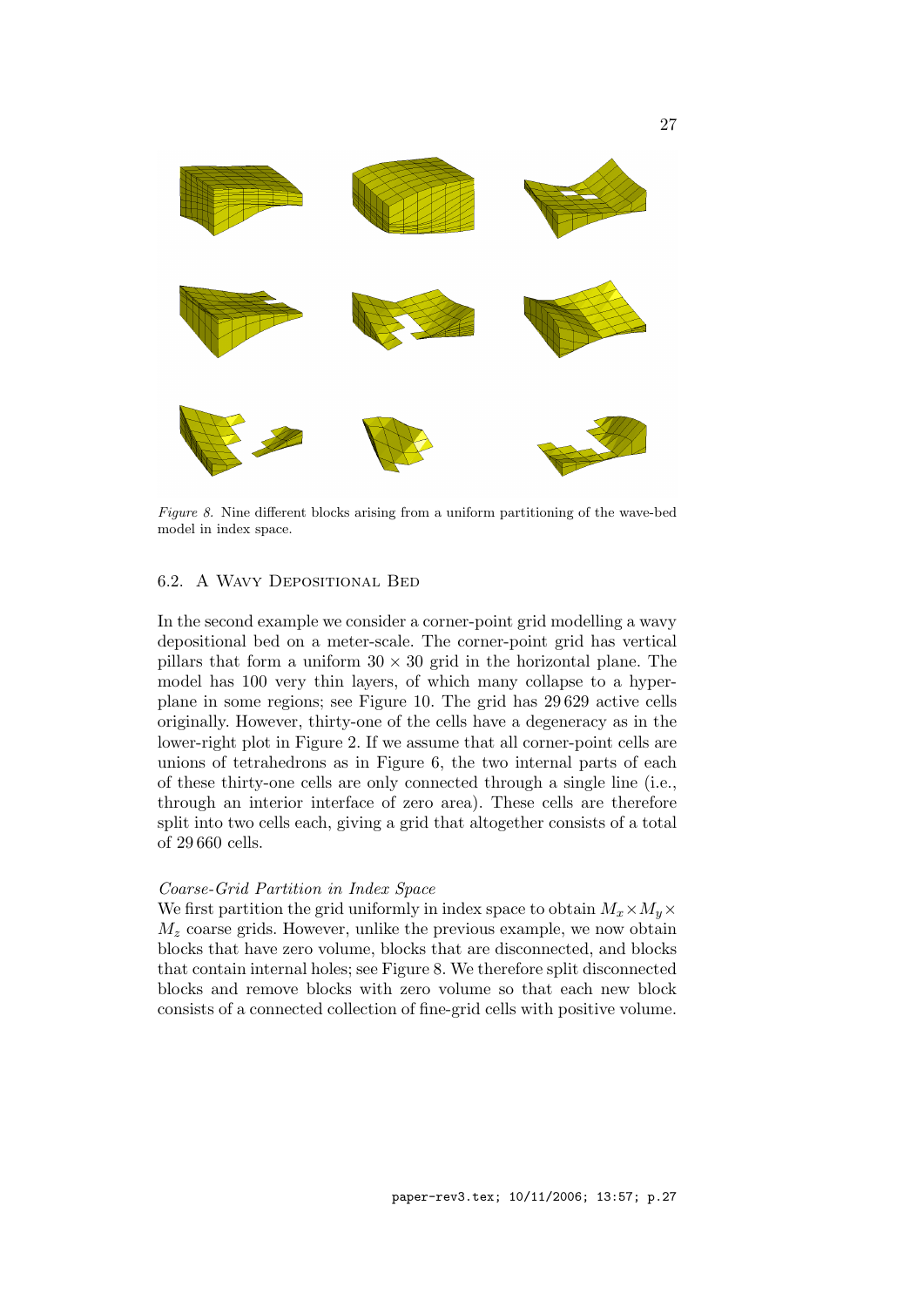28 Aarnes, Krogstad, and Lie

We now consider three different permeability fields; a homogeneous and isotropic field; a homogeneous and anisotropic field for which  $K$  is diagonal with  $k_{xx} = k_{yy} = 1000$  and  $k_{zz} = 1$ ; and a heterogeneous and isotropic field for which the permeability in each layer is log-normally distributed with spatial correlation. The permeability varies between 0.10 mD and 1.69 D with mean 200.9 mD  $(\log(K) = 2.01)$  and standard deviation 154.1 mD  $(\sigma(\log(K)) = 0.89)$ . Although our grid geometry originally models a depositional bed, we here use it as a sector model and specify a standard quarter-five-spot flow scenario with injection in the first vertical column and production in the last vertical column of the grid. Table III reports the corresponding errors in fluxes and saturations measured relative to the MFDM subgrid solution for four different coarse grids and Figure 9 shows the corresponding watercut curves. For comparison, Table III also reports errors for a multiscale method using MFEM with RT0 elements as a subgrid solver on the tetrahedral subdivision of the fine grid consisting of 147 334 cells. These errors are measured relative to the RT0 fine-grid solution project onto the hexahedral grid.

MsMFEM generally gives good results for both subsolvers on all four coarse grids, both in terms of errors for all three permeability models and watercuts for the heterogeneous model. The worst results for the velocity-error are obtained on the  $5 \times 5 \times 10$  grid. This particular grid violates several of the guidelines set forth in Section 4.1, and the blocks depicted in Figure 8 are not among the worst in this sense. Due to pinch-out and erosion, several blocks have an 'ellipsoidal' shape (as in Block 5 in the left plot of Figure 5) and have very poor connections in the horizontal direction; in fact, for a few blocks there is no horizontal connection at all. With flow occurring mainly in the horizontal direction, these 'ellipsoidal' blocks tend to be effectively zeroed out in the coarse-scale solution. This is because a horizontal flow will create a bidirectional flow over the top and bottom faces (e.g., enter on the left half and leave on the right half), which can not be modeled correctly unless special measures are taken to account for bidirectional flows in the MsMFEM basis functions. As an additional complication, several of the layers have very thin blocks, in particular in the second coarse layer from the bottom, and some blocks even consist of only one or two (almost flat) fine-grid cells. Altogether, this gives a somewhat higher error in the velocity approximation. However, since the worst blocks typically have small volumes, the enlarged errors in velocity only have a limited effect on the saturation distribution.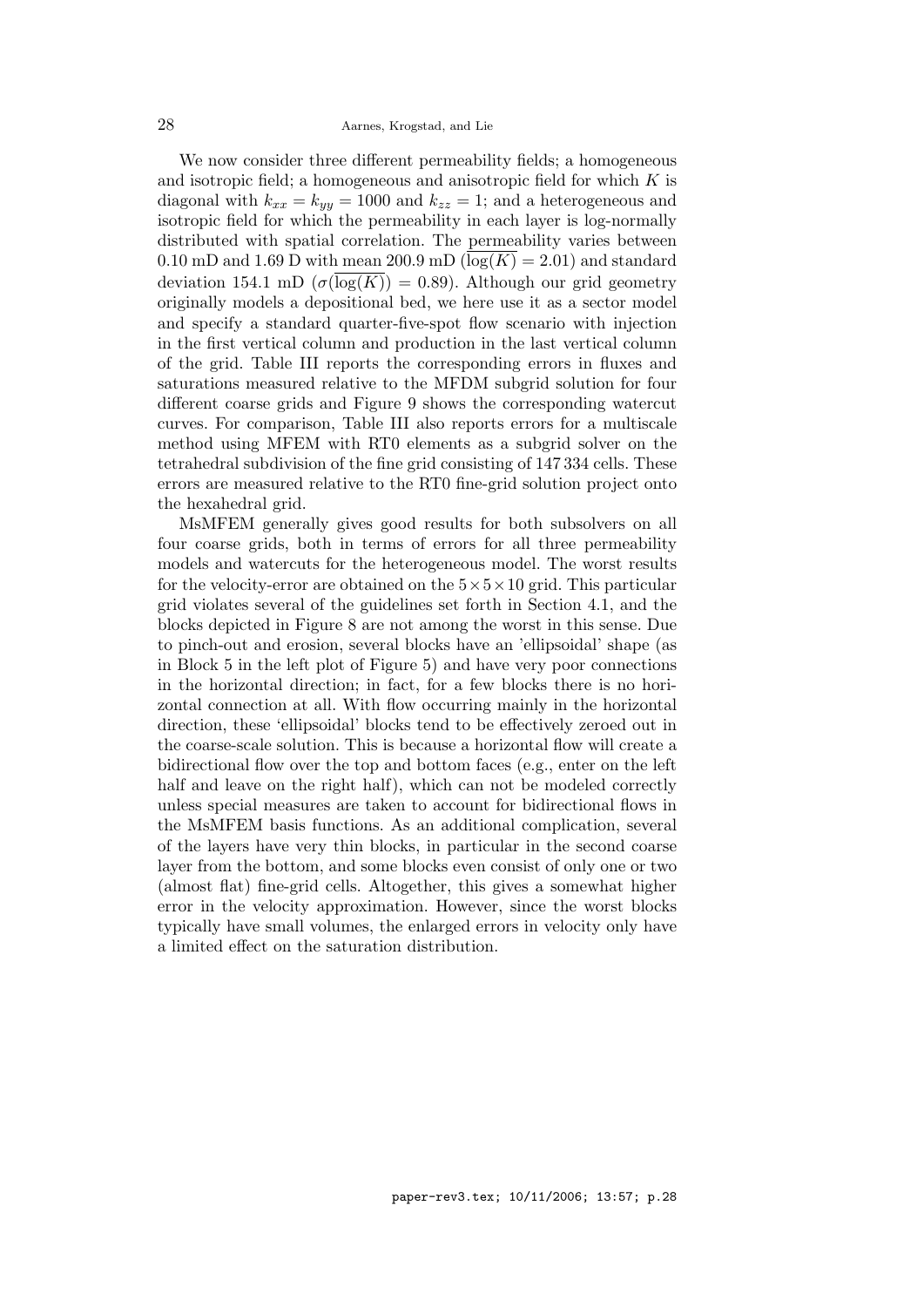| Mimetic FDM                 | Isotropic $K$ |        | Anisotropic $K$ |        | Heterogeneous $K$ |        |
|-----------------------------|---------------|--------|-----------------|--------|-------------------|--------|
| Coarse grid                 | e(v)          | e(s)   | e(v)            | e(s)   | e(v)              | e(s)   |
| $10 \times 10 \times 10$    | 0.2028        | 0.0264 | 0.2485          | 0.1427 | 0.2152            | 0.0941 |
| $6 \times 6 \times 2$       | 0.1302        | 0.0420 | 0.2071          | 0.1691 | 0.1547            | 0.1406 |
| $3 \times$<br>$3 \times 1$  | 0.0624        | 0.0651 | 0.0948          | 0.1271 | 0.0807            | 0.1057 |
| $5 \times 5 \times 10$      | 0.3521        | 0.0604 | 0.3058          | 0.1381 | 0.3474            | 0.1415 |
| RT0 MFEM                    | e(v)          | e(s)   | e(v)            | e(s)   | e(v)              | e(s)   |
| $10 \times 10 \times 10$    | 0.1910        | 0.0223 | 0.2314          | 0.1434 | 0.1967            | 0.0912 |
| $6 \times 6 \times 2$       | 0.1256        | 0.0412 | 0.2030          | 0.1734 | 0.1499            | 0.1456 |
| $3 \times 1$<br>$3 \times$  | 0.0607        | 0.0653 | 0.0931          | 0.1300 | 0.0793            | 0.1077 |
| $5 \times 10$<br>$5 \times$ | 0.3359        | 0.0541 | 0.2846          | 0.1344 | 0.3294            | 0.1380 |

Table III. Errors in fluxes and saturations for the wavy depositional bed computed using the MsMFEM with subgrid solver MFDM (top) and RT0 MFEM (bottom).



Figure 9. (Left) Watercut curves for the mimetic FDM simulations reported in Table III with a total injection of 1.5 pore volumes of water. (Right) The same watercut curves zoomed in around the breakthrough time.

#### Alternative Grid Generation Procedures

As discussed in Section 4.1, there are several simple guidelines one can use to improve the quality of the coarse grids, and thereby increase the accuracy of the multiscale methods. To shed some light on the general robustness of the method, we give three examples of possible grid generation procedures: (i) uniform partitioning in index space, (ii) partitioning in physical space, and (iii) constrained partitioning in index space. The latter may be viewed as a grid-processing routine to improve grids obtained with uniform partitioning in index space.

When partitioning in physical space, we draw a uniform Cartesian  $M_x \times M_y \times M_z$  grid overlaying the fine-grid model, and let a block in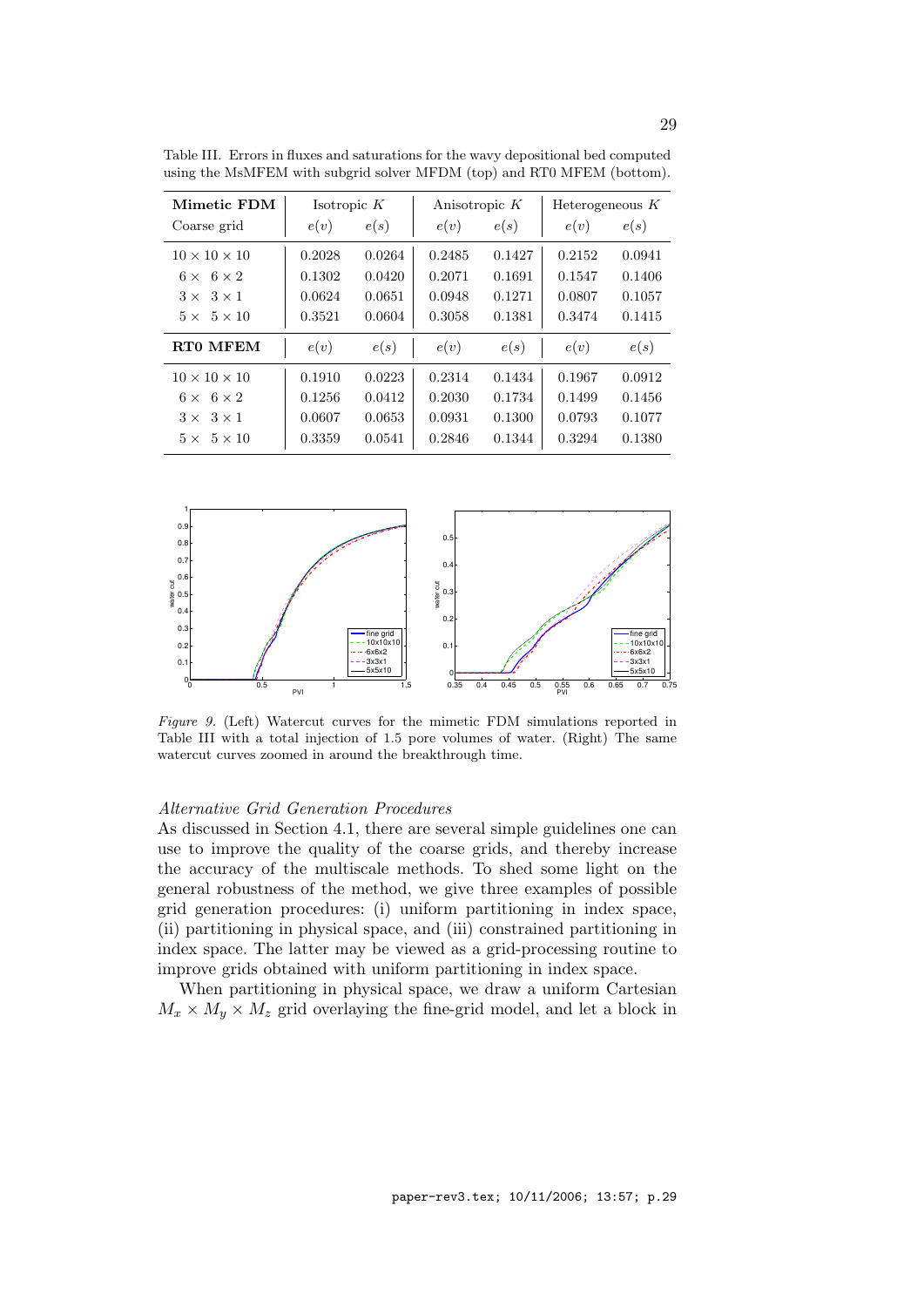the coarse grid be the union of all grid cells with mass center inside the associated cell in the Cartesian grid. Although more advanced approaches can be applied, such as trying to preserve the shape of the target cells as closely as possible, partitioning in physical space typically gives coarse grids that do not follow the geological layers and have (highly) irregular interfaces.

For the constrained partitioning, we start with a uniform partitioning in index space. Then, starting at the bottom (or top), we stack layers of grid blocks together until the minimum thickness of each stack (except possibly the stack on top or bottom) is larger than  $H_z/M_z$ where  $H<sub>z</sub>$  is the total height of the model. This way, we get a coarse grid that follows the geological layers and gas no non-neighbouring connections in the horizontal direction. At the same time, we avoid saw-tooth interfaces and blocks with very small volumes.

To evaluate the different grid partitioning procedures, we compare results obtained for the three procedures. First we consider the most difficult grid above, i.e.,  $M_x = 5$ ,  $M_y = 5$ , and  $M_z = 10$ . The corresponding results are presented in Table IV. In the constrained partitioning in index space (starting stacking layers from the top) we reduce the number of layers in the coarse grid to 3. Thus, as a reference, we include also results obtained for  $M_x = 5$ ,  $M_y = 5$ , and  $M_z = 3$ using uniform partitioning in index space, and (uniform) partitioning in physical space. All grids used to obtain the results in Table IV are depicted in Figure 10.

The results clearly illustrate that partitioning in physical space gives significantly less accurate results than partitioning in index space. This is not surprising, considering the very rough surfaces of the blocks obtained. Indeed, as seen in Figure 10, grids obtained by partitioning in physical space violate many of the guidelines in Section 4.1; in particular, they do not follow the geological layering and have very irregular interfaces. In contrast, we see that partitioning uniformly in index space gives significantly more accurate results. The results indicate also that constraining the thickness of the layers in the coarse grid to prevent non-neighboring connections may improve accuracy, although the improvement relative to uniform partitioning in index space is not necessarily substantial. Nevertheless, constraining the thickness of each layer is a very simple grid-processing procedure, and the small effort it requires pays off by providing consistently accurate results.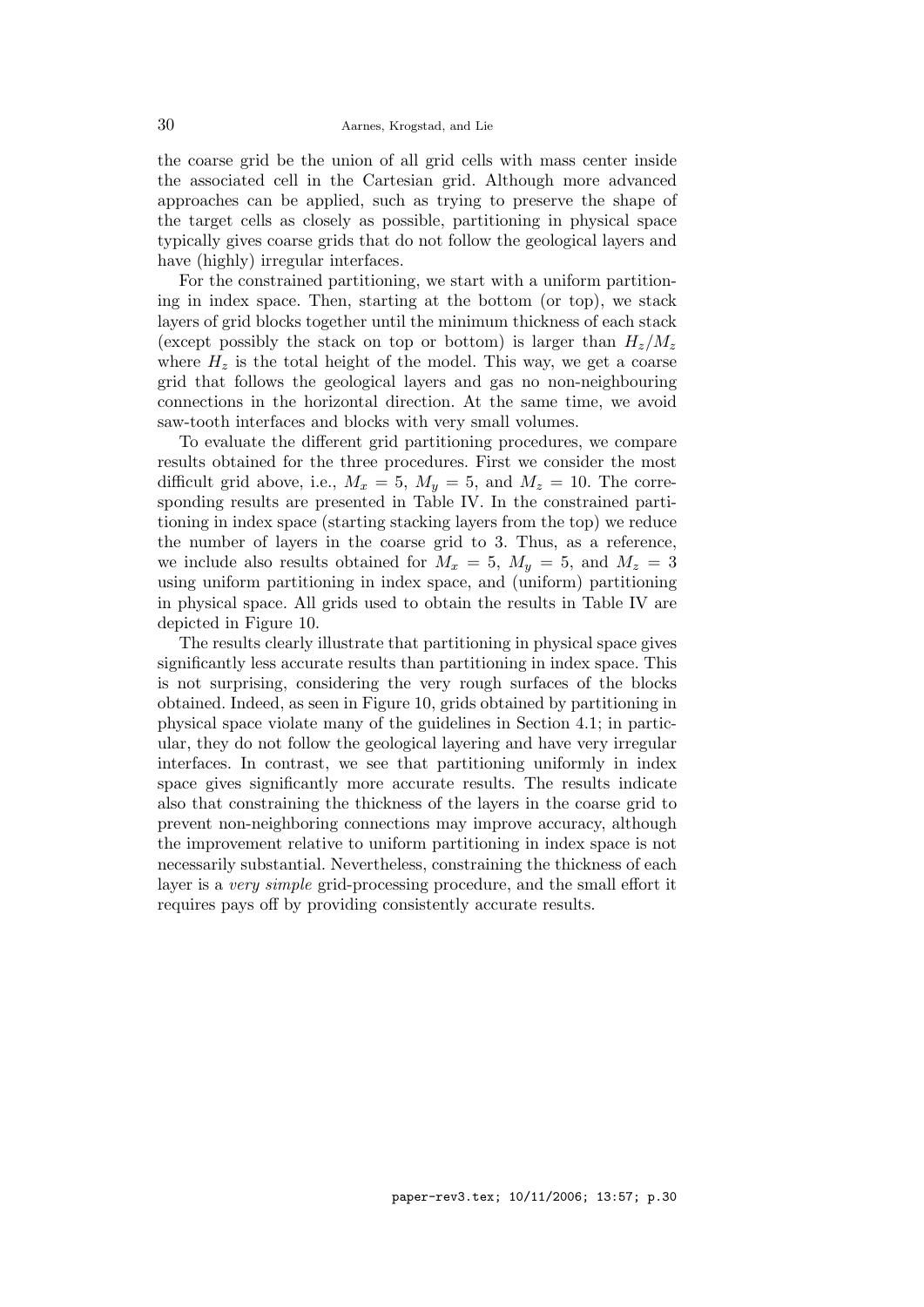Table IV. Errors in fluxes and saturations for the wavy depositional bed computed using the MsMFEM with subgrid solver MFDM for coarse grids obtained using uniform partitioning in index space (UPI), uniform partitioning in physical space (UPP), and constrained partitioning in index space (CPI). The dimensions of the (unconstrained) coarse-grid are given in parenthesis.

| Grid generation<br>procedure | Isotropic $K$<br>e(v) | e(s)   | Anisotropic $K$<br>e(v) | e(s)   | Heterogeneous $K$<br>e(v) | e(s)   |
|------------------------------|-----------------------|--------|-------------------------|--------|---------------------------|--------|
| UPI $(5 \times 5 \times 10)$ | 0.3521                | 0.0604 | 0.3058                  | 0.1381 | 0.3474                    | 0.1415 |
| UPI $(5 \times 5 \times 3)$  | 0.1719                | 0.0566 | 0.3158                  | 0.1927 | 0.1790                    | 0.1292 |
| UPP $(5 \times 5 \times 10)$ | 0.5905                | 0.1339 | 0.6531                  | 0.2743 | 0.6011                    | 0.2000 |
| UPP $(5 \times 5 \times 3)$  | 0.3326                | 0.0535 | 0.3502                  | 0.1699 | 0.3777                    | 0.1457 |
| CPI $(5 \times 5 \times 10)$ | 0.1809                | 0.0573 | 0.2131                  | 0.1479 | 0.1962                    | 0.0993 |



Figure 10. Corner-point grid for the wavy depositional bed: original grid (left) and a coarse grid obtained with different grid processing procedures.

# 7. Concluding Remarks

Multiscale methods have become popular among researchers in many engineering disciplines. Nevertheless, multiscale methods are generally regarded as immature, and few, if any, have penetrated into industrial use. In this paper we have tried to promote the use of multiscale methods for flow simulation of geometrically complex and highly heterogeneous reservoir models. To this end, we have extended the multiscale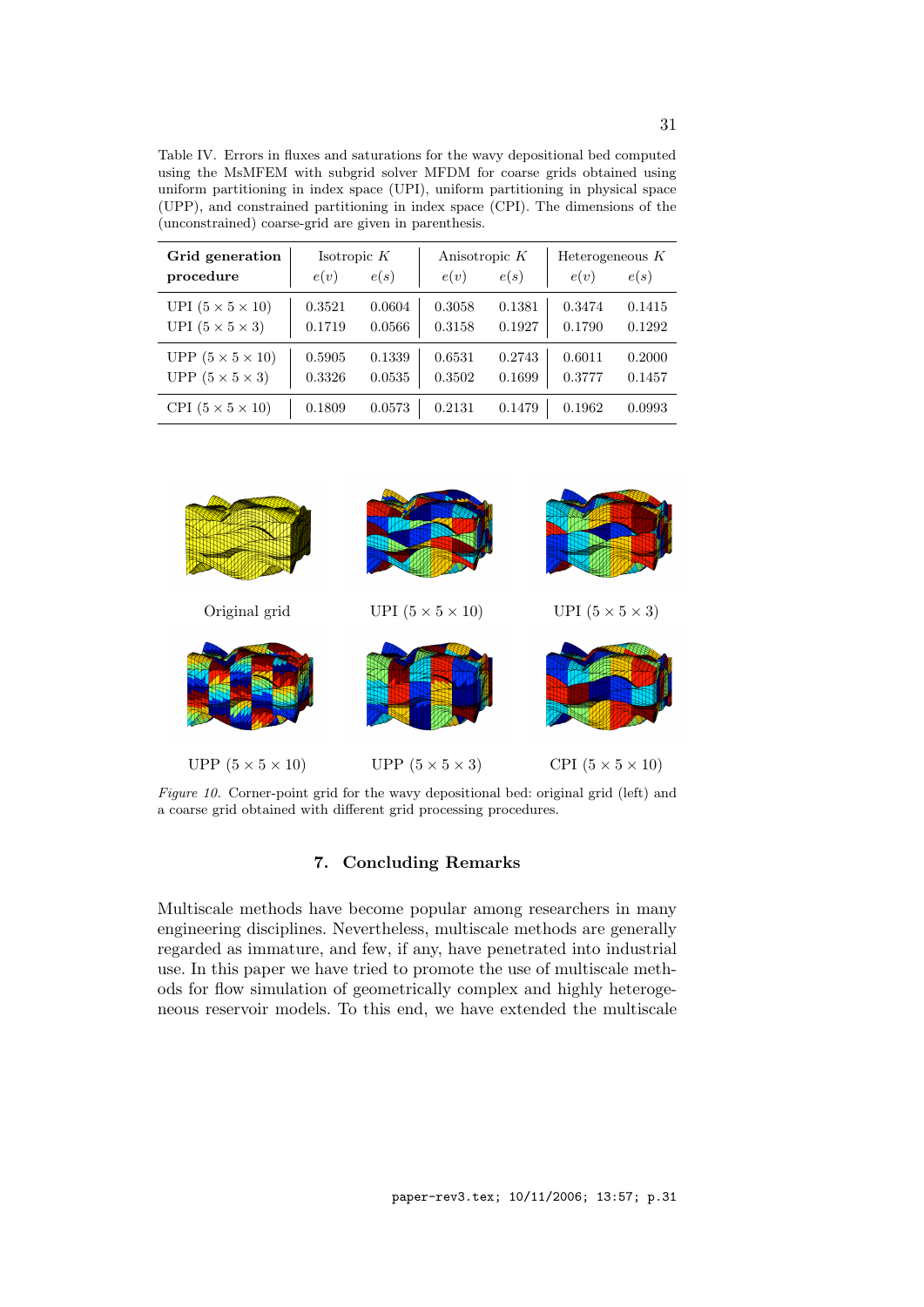finite-element method (MsMFEM) to corner-point grids, which is the grid format used by most commercial geomodelling software and reservoir simulators to model porous rock formations containing producible hydrocarbon.

In the current paper and in [4], the multiscale mixed formulation was used in combination with two different subgrid solvers that both aim to give accurate and robust discretisations with minimal grid-orientation effects on grids with strong anisotropies and irregular geometries. Although both subgrid solvers give good results, the results obtained with the recent mimetic formulation are particularly promising and encourage further development towards future use within reservoir simulation. Mimetic methods work directly on the corner-point grid, can be formulated for general polyhedral cells with curved faces, and are easy to implement. Moreover, our (limited) experience indicates that they are quite robust with respect to the anisotropies and geometrical complexities encountered in industry-standard corner-point grids.

The numerical results presented in the paper demonstrate that the multiscale mixed method provides detailed and (quite) accurate velocity fields and saturation profiles for two-phase simulations on typical geomodels arising in real-life reservoir engineering. Combined with previous results on Cartesian grids [1, 2, 3], we believe that these results demonstrate that the multiscale mixed formulation is a versatile and robust alternative to the traditional upscaling/downscaling approach used in the petroleum industry. For a further comparison of various state-of-the-art upscaling and multiscale methods we refer the reader to another paper in this special issue [24].

A particular advantage of the multiscale mixed formulation is its ease of implementation. Given a proper discretisation methodology on the underlying corner-point grid, it is straightforward to implement the multiscale mixed method on top of the existing pressure solver. In fact, our coarse-grid Matlab code used in Section 6—including grid processing, hybrid formulation, and linear algebra—only consists of about 200 code lines. Implementing MsMFEM in a commercial solver should therefore not be a daunting task.

Another advantage of the MsMFEM formulation is the ease with which one handles the coarse grids. In particular, we have demonstrated how one can avoid the difficulties of resampling that are usually encountered in grid coarsening, since the multiscale mixed formulation allows the cells in the coarse grid to be chosen as an (almost) arbitrary connected collection of cells in the underlying geological model. A simple partition of cells in index space often produces a coarse grid that gives sufficient accuracy in the multiscale method. If not, we have presented several simple guidelines that can be used to improve the coarse grids.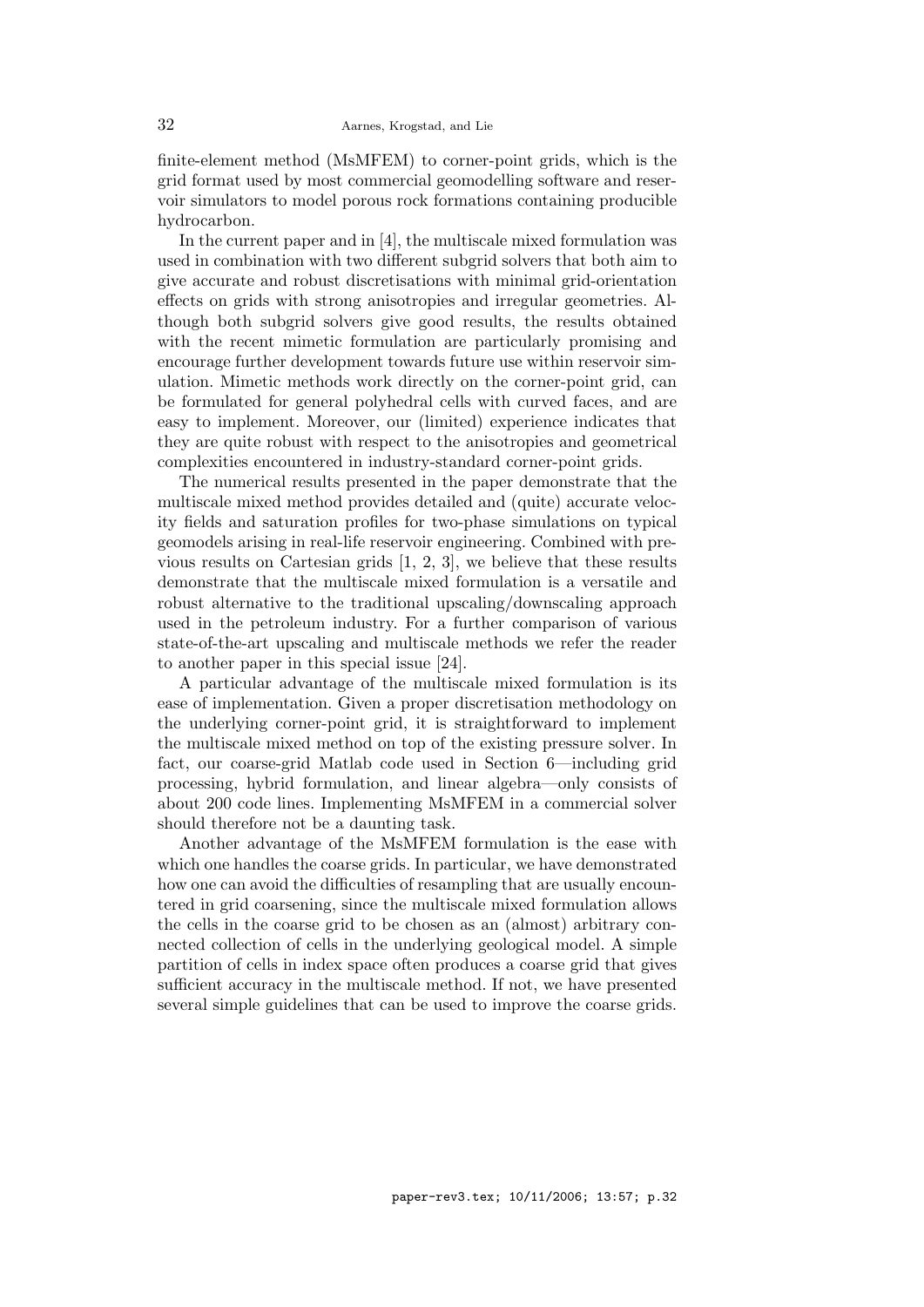Using these guidelines, it should not be very difficult to derive a robust and automated algorithm for producing good coarse grids.

We believe that the ease with which one handles coarse grids will prove to be very advantageous when considering more complex geomodels containing fractures and faults, for which the corresponding geological models will generally be non-conforming and therefore have non-matching interfaces. In ongoing research, we try to extend the multiscale formulation to industry-standard geological models with fractures/faults and non-conforming fine grids.

In summary, we believe that the multiscale mixed finite-element method can greatly facilitate flow simulation on complex grid models and potentially be used for reservoir simulation directly on full-scale geological models if one is able to extend the methodology to more complex flow physics like black-oil and compositional models.

# Acknowledgement

The research is funded by the Research Council of Norway under grants no. 158908/I30 and 162606/V30. The corner-point grid used in Section 6.2 is generated with  $SBED^{TM}$ , and has been used courtesy of Dr. Alf B. Rustad, Statoil Research Centre. We would also like to thank the reviewers for helpful comments that helped improve the quality of the paper.

#### References

- 1. Aarnes, J. E.: 2004, 'On the use of a mixed multiscale finite element method for greater flexibility and increased speed or improved accuracy in reservoir simulation'. Multiscale Model. Simul. 2(3), 421–439.
- 2. Aarnes, J. E., V. Kippe, and K.-A. Lie: 2005, 'Mixed multiscale finite elements and streamline methods for reservoir simulation of large geomodels'. Adv. Water Resour. 28(3), 257–271.
- 3. Aarnes, J. E., S. Krogstad, and K.-A. Lie: 2006a, 'A hierarchical multiscale method for two-phase flow based upon mixed finite elements and nonuniform coarse grids'. Multiscale Model. Simul. 5(2), 337–363.
- 4. Aarnes, J. E., S. Krogstad, K.-A. Lie, and V. Laptev: 2006b, 'Multiscale mixed methods on corner-point grids: mimetic versus mixed subgrid solvers'. Technical report, SINTEF.
- 5. Aavatsmark, I., T. Barkve, Ø. Bøe, and T. Mannseth: 1998a, 'Discretization on unstructured grids for inhomogeneous, anisotropic media. Part I: Derivation of the methods'. SIAM J. Sci. Comp. 19(5), 1700–1716.
- 6. Aavatsmark, I., T. Barkve, Ø. Bøe, and T. Mannseth: 1998b, 'Discretization on unstructured grids for inhomogeneous, anisotropic media. Part II: Discussion and numerical results'. SIAM J. Sci. Comp. 19(5), 1717-1736.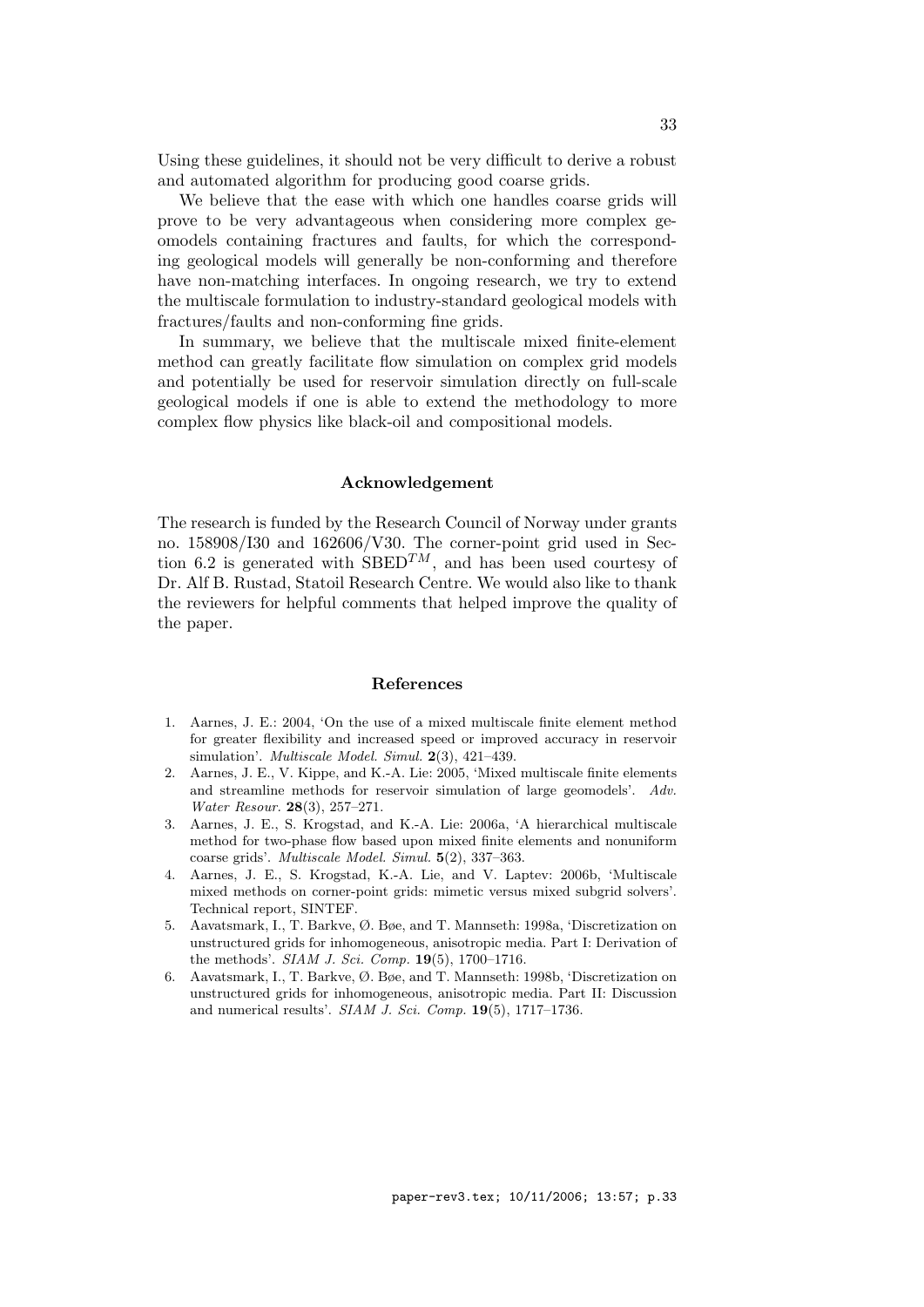- 7. Arbogast, T.: 2000, 'Numerical subgrid upscaling of two-phase flow in porous media'. In: Z. Chen, R. Ewing, and Z.-C. Shi (eds.): Lecture Notes in Phys. Berlin: Springer-Verlag, pp. 35–49.
- 8. Arbogast, T.: 2004, 'Analysis of a two-scale, locally conservative subgrid upscaling for elliptic problems'. SIAM J. Numer. Anal. 42(2), 576–598.
- 9. Arbogast, T. and K. Boyd: 2006, 'Subgrid upscaling and mixed multiscale finite elements'. SIAM J. Numer. Anal. 44(3), 1150–1171.
- 10. Arbogast, T., S. E. Minkoff, and P. T. Keenan: 1998, 'An operator-based approach to upscaling the pressure equation'. In: B. et al. (ed.): Computational Methods in Water Resources XII, Vol. 1: Computational Methods in Contamination and Remediation of Water Resources. Computational Mechanics Publications, pp. 405–412.
- 11. Arnold, D. N. and F. Brezzi: 1985, 'Mixed and nonconforming finite element methods: implementation, postprocessing and error estimates'. RAIRO Modél. Math. Anal. Numér.  $19(1)$ , 7-32.
- 12. Brezzi, F., K. Lipnikov, and M. Shashkov: 2005a, 'Convergence of mimetic finite difference methods for diffusion problems on polyhedral meshes'. SIAM J. Num. Anal. 43, 1872–1895.
- 13. Brezzi, F., K. Lipnikov, and M. Shashkov: 2006, 'Convergence of mimetic finite difference methods for diffusion problems on polyhedral meshes with curved faces'. Math. Models Methods Appl. Sci.  $16(2)$ , 275-297.
- 14. Brezzi, F., K. Lipnikov, M. Shashkov, and V. Simoncini: 2005b, 'A new dicretization methodology for diffusion problems on generalized polyhedral meshes'. LAUR-05-8717, Report of Los Alamos National Laboratory, http://cnls.lanl.gov/~shashkov/.
- 15. Brezzi, F., K. Lipnikov, and V. Simoncini: 2005c, 'A family of mimetic finite difference methods on polygonial and polyhedral meshes'. Math. Models Methods Appl. Sci. 15, 1533–1553.
- 16. Chen, Z. and T. Hou: 2003, 'A mixed multiscale finite element method for elliptic problems with oscillating coefficients'. Math. Comp. 72, 541–576.
- 17. Edwards, M., R. Lazarov, and I. Yotov (eds.): 2002, 'Special issue on locally conservative numerical methods for flows in porous media'. Comp. Geosci. 6(3-4), 225–579.
- 18. Gautier, Y., M. J. Blunt, and M. A. Christie: 1999, 'Nested gridding and streamline-based simulation for fast reservoir performance prediction'. Comp. Geosci. 3, 295–320.
- 19. Hou, T. and X.-H. Wu: 1997, 'A multiscale finite element method for elliptic problems in composite materials and porous media'. J. Comput. Phys. 134, 169–189.
- 20. Hughes, T., G. Feijoo, L. Mazzei, and J.-B. Quincy: 1998, 'The variational multiscale method – a paradigm for computational mechanics'. Comput. Methods. Appl. Mech. Engrg. 166, 3–24.
- 21. Jenny, P., S. H. Lee, and H. A. Tchelepi: 2003, 'Multi-scale finite-volume method for elliptic problems in subsurface flow simulation'. J. Comput. Phys. 187, 47–67.
- 22. Jenny, P., S. H. Lee, and H. A. Tchelepi: 2004, 'Multi-scale finite-volume method for elliptic problems in subsurface flow simulation'. Multiscale Model. Simul. 3(1), 50–64.
- 23. Juanes, R.: 2006, 'A variational multiscale method for the simulation of porous media flow in highly heterogeneous formations'. In: P. J. Binning, P. K. Engesgaard, H. K. Dahle, G. F. Pinder, and W. G. Gray (eds.): Proceedings of the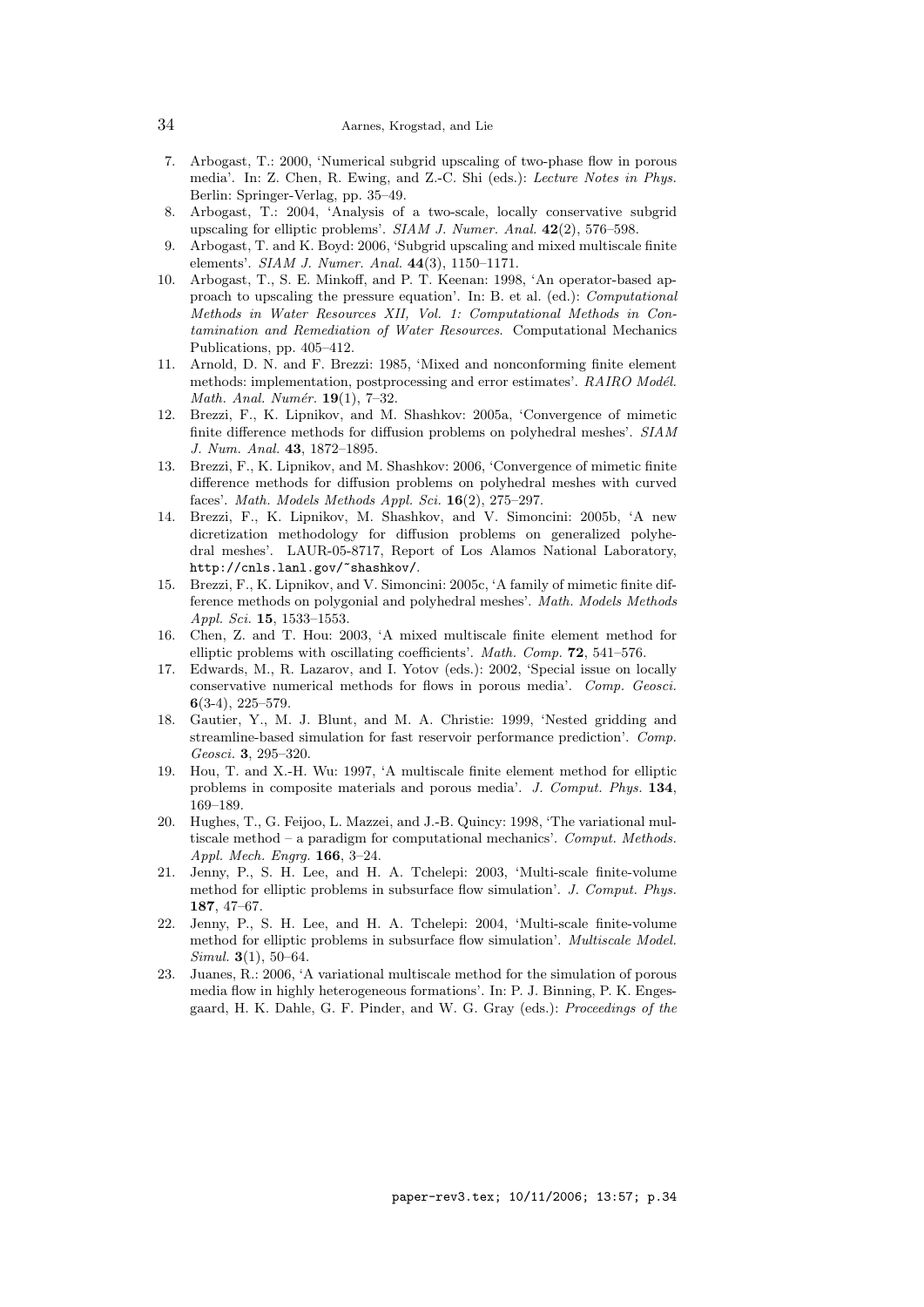XVI International Conference on Computational Methods in Water Resources. http://proceedings.cmwr-xvi.org.

- 24. Kippe, V., J. Aarnes, and K.-A. Lie: 2006, submitted, 'A comparison of multiscale methods for elliptic problems in porous media flow'. Comp. Geosci.
- 25. Målqvist, A.: 2005, 'Adaptive Variational Multiscale Methods'. Ph.D. thesis, Chalmers University of Technology.
- 26. Ponting, D. K.: 1989, 'Corner point geometry in reservoir simulation'. In: P. King (ed.): Proceedings of the 1st European Conference on Mathematics of Oil Recovery, Cambridge, 1989. Oxford, pp. 45–65.
- 27. Raviart, P. and J. Thomas: 1977, 'A mixed finite element method for second order elliptic equations'. In: I. Galligani and E. Magenes (eds.): Mathematical Aspects of Finite Element Methods. Berlin – Heidelberg – New York: Springer– Verlag, pp. 292–315.